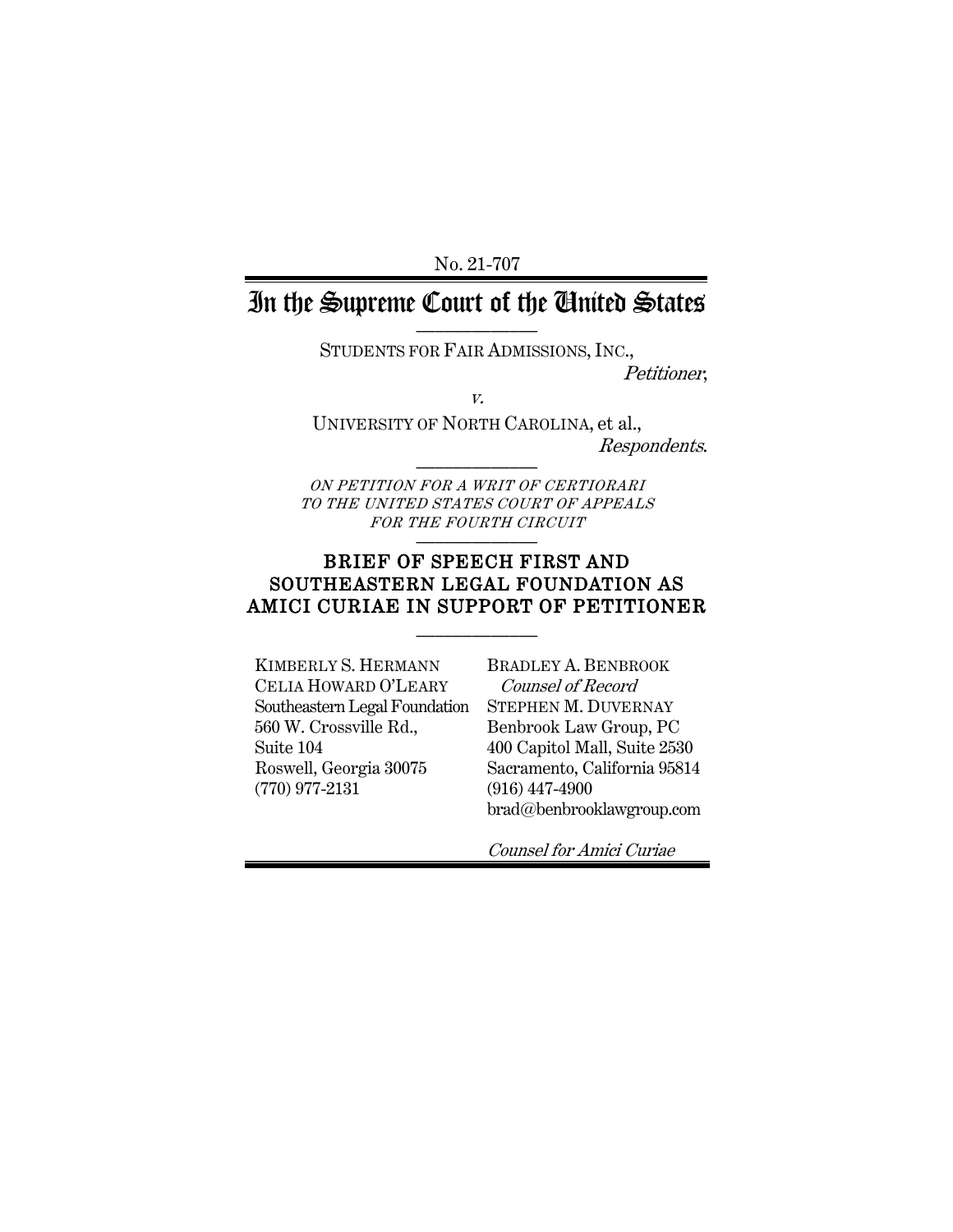## TABLE OF CONTENTS

| Grutter Should Be Overruled Because Its<br>I.<br>Diversity Rationale Does Not Vindicate First<br>Amendment Principles As Presumed - Rather,                                                                                                                                          |
|--------------------------------------------------------------------------------------------------------------------------------------------------------------------------------------------------------------------------------------------------------------------------------------|
| A. Justice Powell Adopted Harvard's Argument<br>That A Diverse Student Body Promoted A                                                                                                                                                                                               |
| B. Five Justices In Grutter Accepted Justice<br>Powell's First Amendment Academic Freedom                                                                                                                                                                                            |
| C. The Diversity Rationale Conflicts With<br>Basic First Amendment Doctrine In Multiple                                                                                                                                                                                              |
| D. The District Court Here Followed Grutter's<br>Script, Found That Minority Students Felt<br>Pressure To "Represent" Their Race In Class,<br>And Invited Discrimination To Continue Until<br>The School Someday Says It's No Longer<br>Needed, All Of Which Make This Case An Ideal |
| II. In The Real World, Racial Preferences Have At                                                                                                                                                                                                                                    |
| Least Coincided With - If Not Contributed To - A                                                                                                                                                                                                                                     |
| Drastic Reduction In Free Speech On College                                                                                                                                                                                                                                          |
|                                                                                                                                                                                                                                                                                      |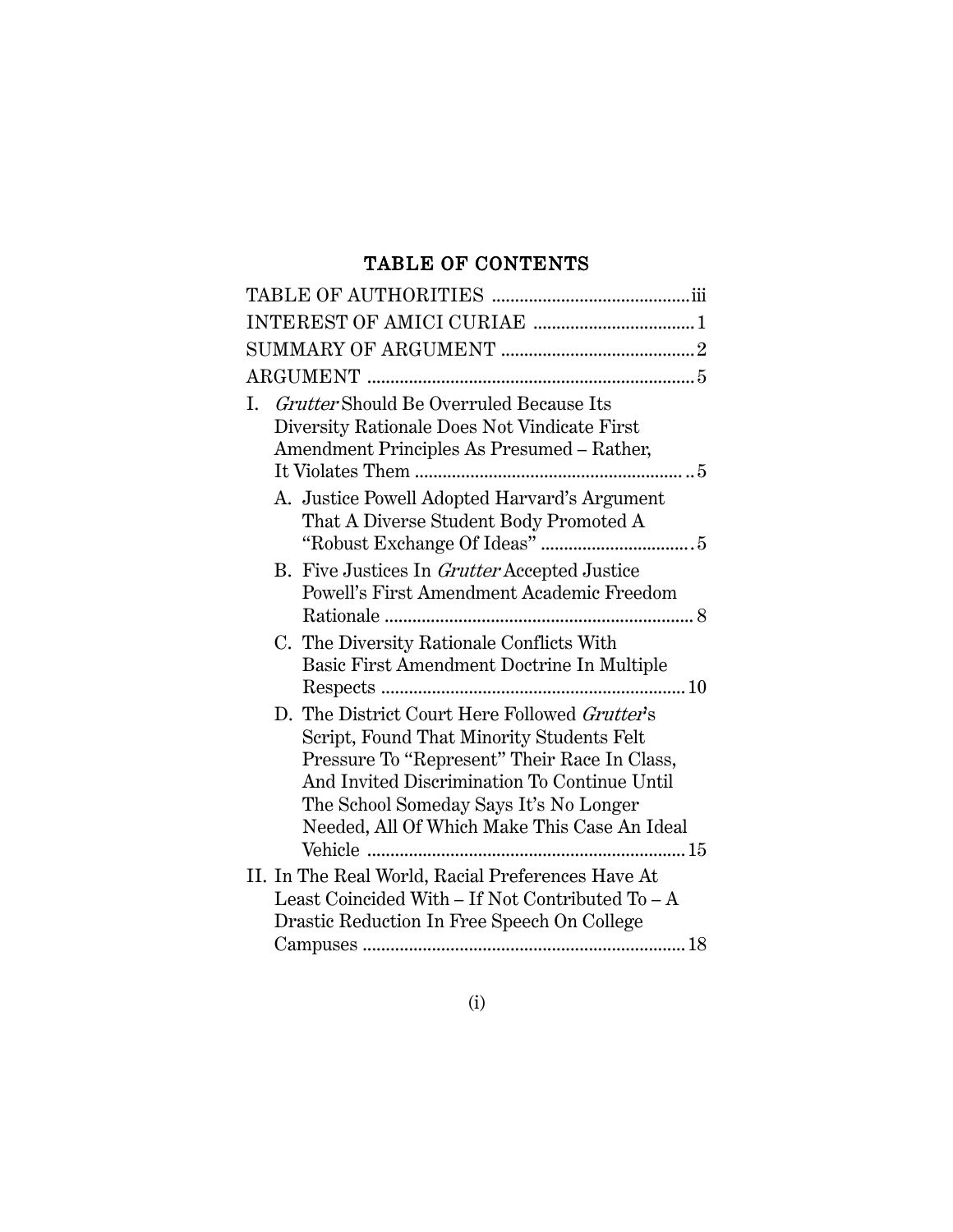| - 21 |
|------|
|      |
|      |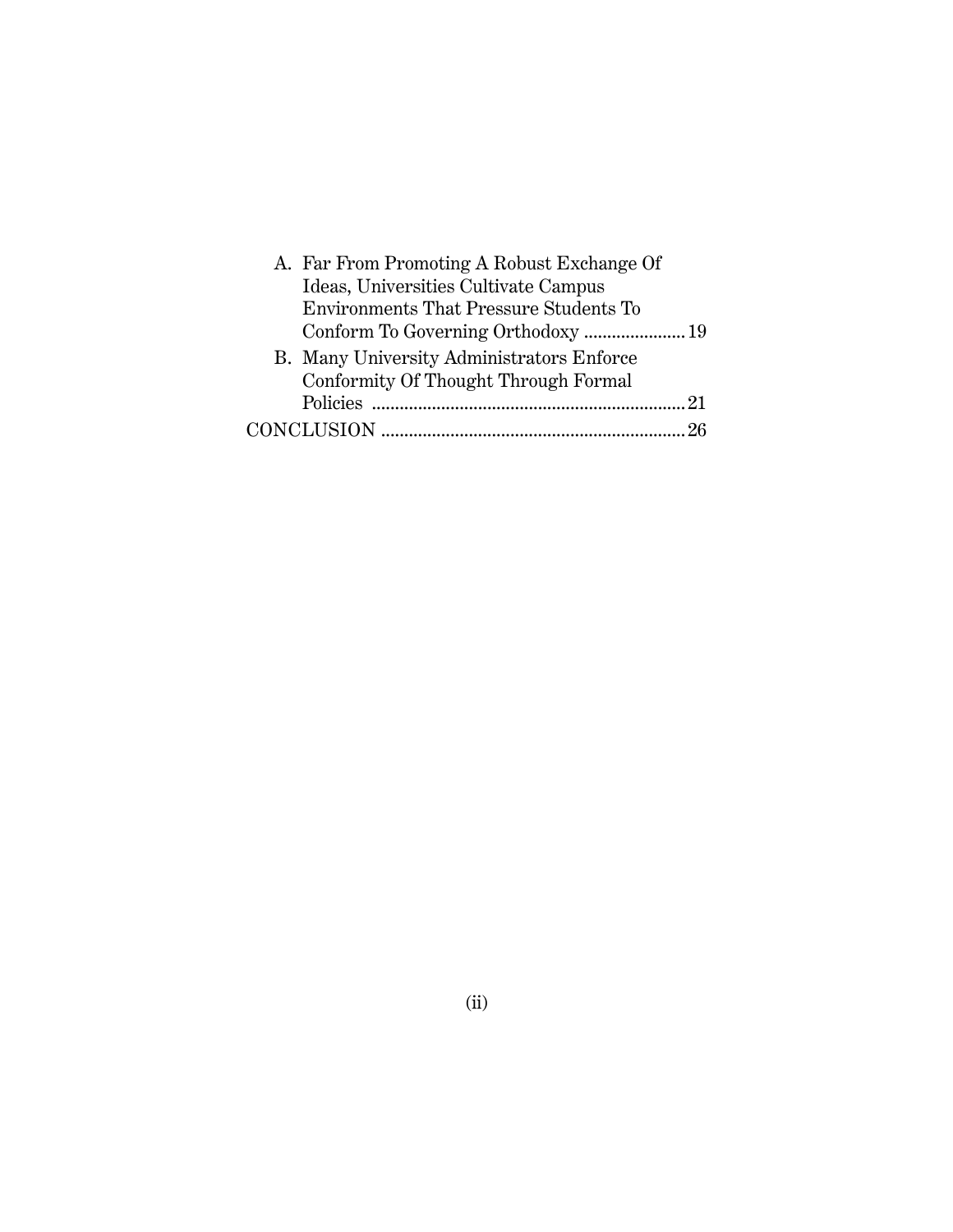## TABLE OF AUTHORITIES

## Cases

| Abood v. Detroit Bd. Of Ed.,               |
|--------------------------------------------|
|                                            |
| Bair v. Shippensburg Univ.,                |
|                                            |
| Bob Jones Univ. v. United States,          |
|                                            |
| Connally v. Gen. Constr. Co.,              |
|                                            |
| DeFunis v. Odegaard                        |
|                                            |
| Doe v. Univ. of Michigan,                  |
| 721 F. Supp. 852 (E.D. Mich. 1989) 21-22   |
| Fisher v. Univ. of Texas at Austin,        |
|                                            |
| Gillette v. United States,                 |
|                                            |
| Grutter v. Bollinger,                      |
|                                            |
| Janus v. AFSCME, Council 31,               |
|                                            |
| Keyishian v. Bd. of Regents,               |
|                                            |
| Police Dep't of City of Chicago v. Mosley, |
| Regents of Univ. of Cal. v. Bakke,         |
|                                            |
|                                            |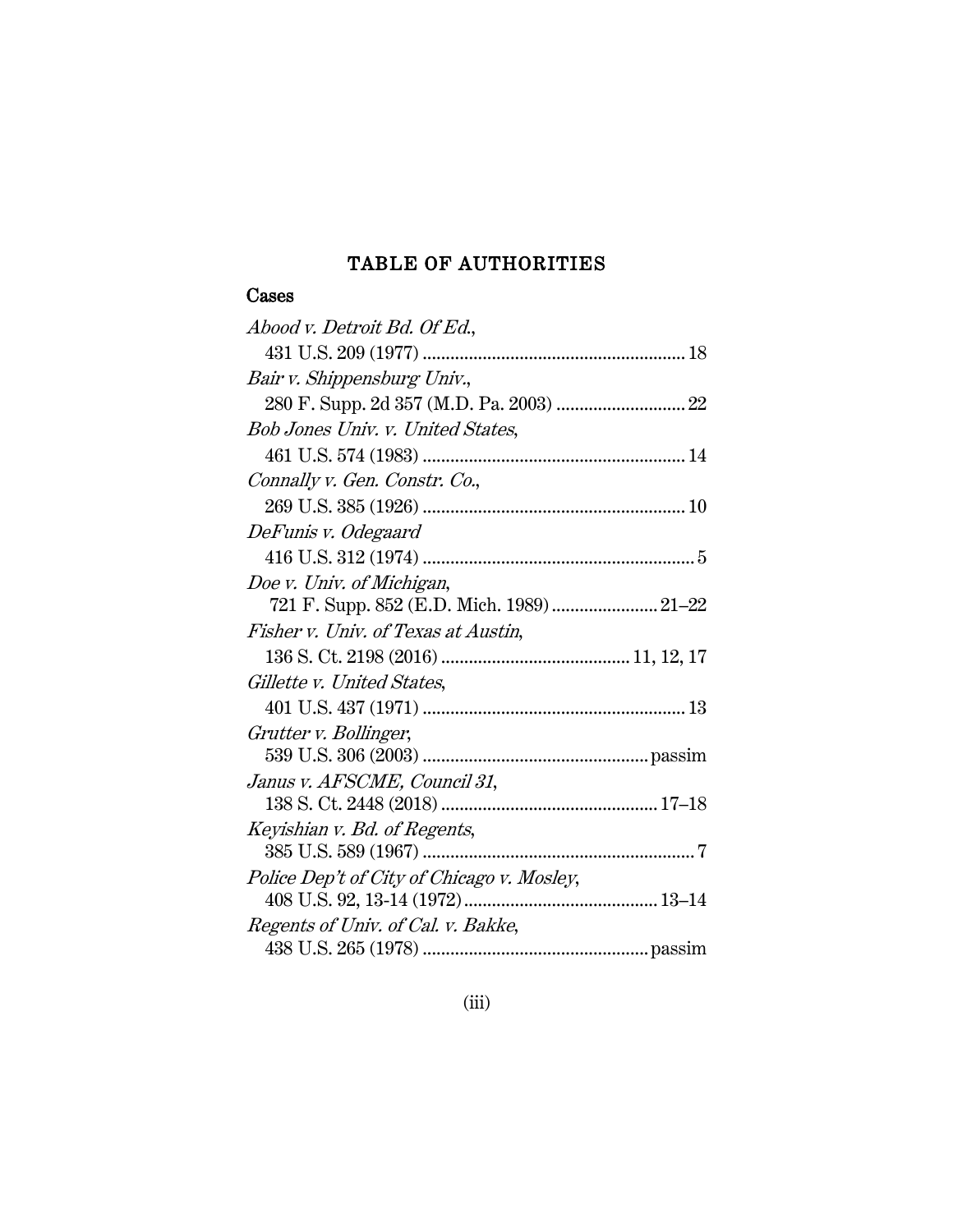| Roberts v. Haragan,                               |
|---------------------------------------------------|
|                                                   |
| Roberts v. U.S. Jaycees,                          |
|                                                   |
| Runyon v. McCrary,                                |
|                                                   |
| Speech First, Inc. v. Schlissel,                  |
|                                                   |
| Speech First, Inc., v. Fenves,                    |
|                                                   |
| Sweezy v. New Hampshire,                          |
|                                                   |
| Univ. of Cincinnati Chapter of Young Ams. for     |
| Liberty v. Williams, No. 1:12-cv-155,             |
| 2012 WL 2160969 (S.D. Ohio June 12, 2012)25       |
| UWM Post, Inc. v. Bd. of Regents of Univ. of Wis. |
|                                                   |
| Uzuegbunam v. Preczewski,                         |
|                                                   |
| Wisconsin v. Yoder,                               |
|                                                   |
|                                                   |

## Other Authorities

| Amar & Katyal, Bakke's Fate,                  |  |
|-----------------------------------------------|--|
|                                               |  |
| Bollinger, A Comment on Grutter and Gratz v.  |  |
| Bollinger,                                    |  |
|                                               |  |
| Bowen, Admissions and the Relevance of Race,  |  |
| Princeton Alumni Weekly 7 (Sept. 26, 1977) 11 |  |
|                                               |  |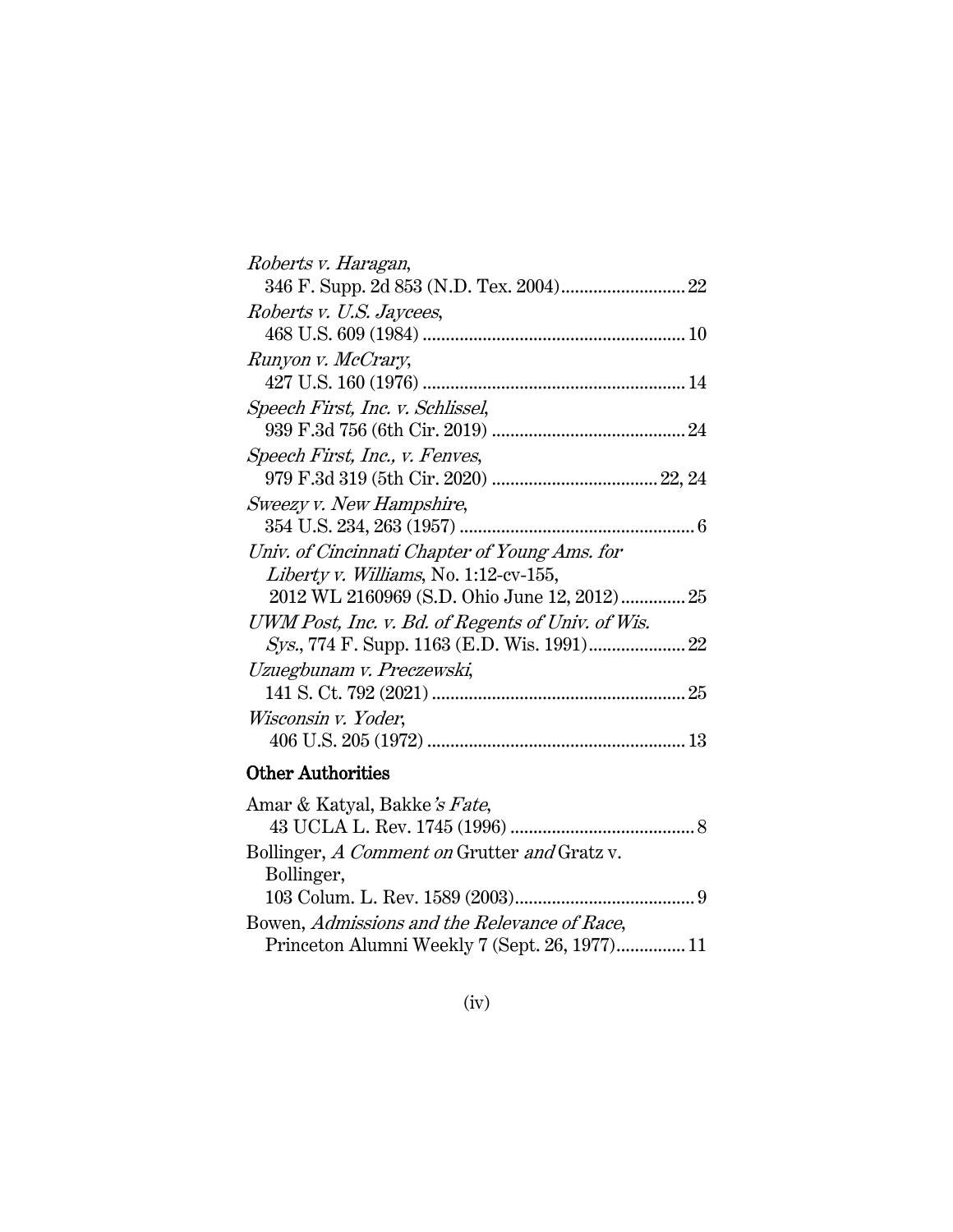| Br. of Columbia Univ., et al. as Amici Curiae,    |     |
|---------------------------------------------------|-----|
| Regents of Univ. of Cal. v. Bakke,                |     |
|                                                   |     |
| College Pulse, et al., 2020 College Free Speech   |     |
| Rankings: What's the Climate for Free Speech      |     |
| on America's College Campuses?,                   |     |
|                                                   |     |
| College Pulse, et al., 2021 College Free Speech   |     |
| Rankings: What's the Climate for Free Speech      |     |
| on America's College Campuses?,                   |     |
| https://reports.collegepulse.com/college-free-    |     |
|                                                   |     |
| FIRE, Bias Response Team Report 2017,             |     |
|                                                   | .23 |
| Foundation for Individual Rights in Education     |     |
| (FIRE), Free Speech Zones,                        |     |
| https://www.thefire.org/issues/free-speech-       |     |
|                                                   |     |
| Foundation for Individual Rights in Education     |     |
| (FIRE), Spotlight on Speech Codes 2019,           |     |
|                                                   | 21  |
| Foundation for Individual Rights in Education,    |     |
| Spotlight on Speech Codes 2020,                   |     |
| https://bit.ly/2QCQk2m                            | 25  |
| Grace Kay, University Sued Over Constitutionality |     |
| of Bias Response Team, Michigan Daily (May 8,     |     |
|                                                   |     |
| Jeffrey Snyder & Amna Khalid, The Rise of "Bias   |     |
| Response Teams" on Campus, The New                |     |
| Republic (Mar. 30, 2016), bit.ly/1SaAiDB  23      |     |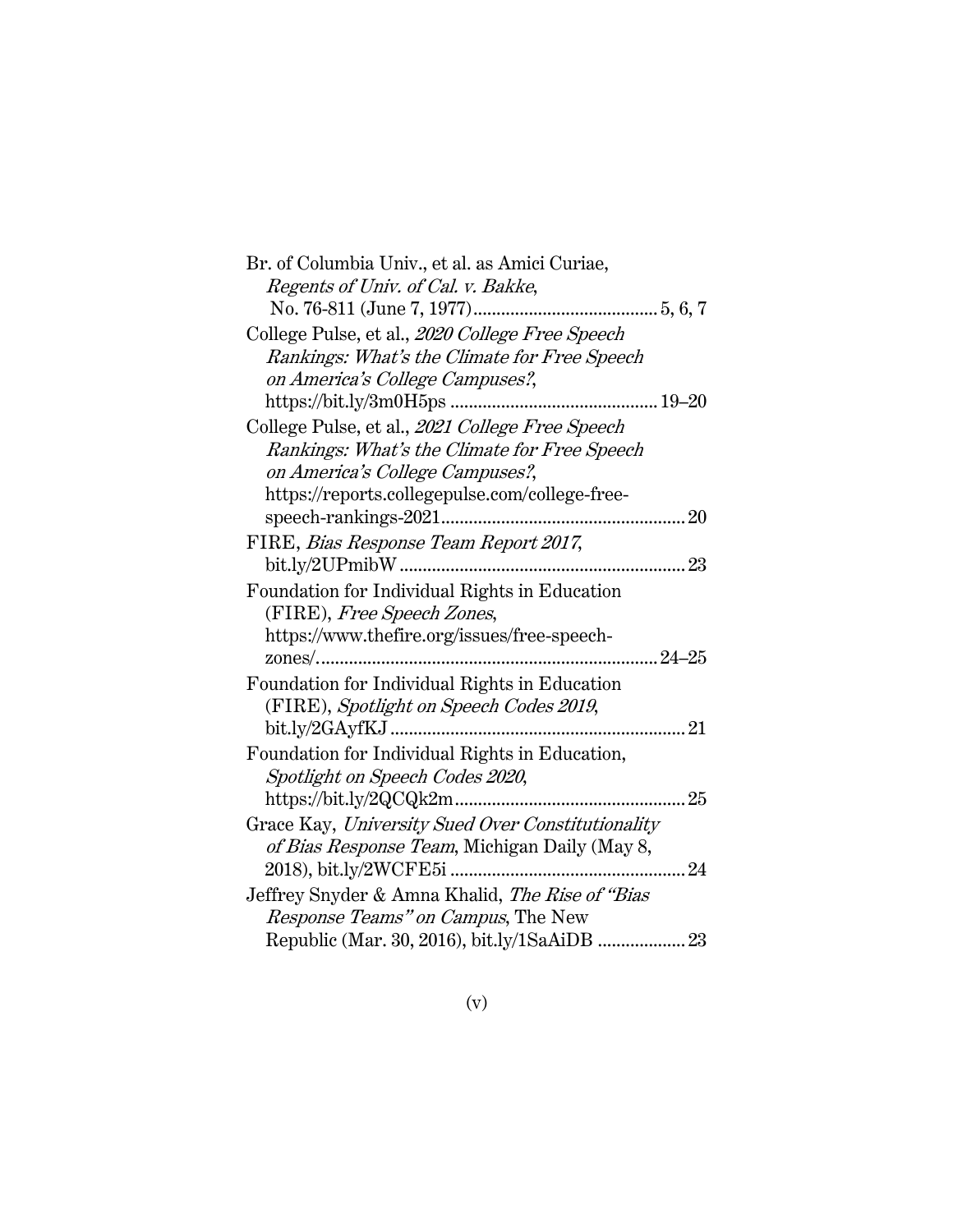| Knight Foundation, <i>College Students Support the</i> |
|--------------------------------------------------------|
| First Amendment, but Some Favor Diversity              |
| and Inclusion Over Protecting the Extremes of          |
| <i>Free Speech</i> (May 13, 2019), kng.ht/31Qsz8w  19  |
| Knight Foundation, The First Amendment on              |
| Campus 2020 Report: College Students' Views of         |
|                                                        |
| McCormack, Race & Politics in the Supreme              |
| Court: Bakke to Basics,                                |
|                                                        |
| Mishkin, The Uses of Ambivalence: Reflections on       |
| the Supreme Court and the Constitutionality of         |
| <i>Affirmative Action,</i>                             |
|                                                        |
| Oppenheimer, <i>Archibald Cox and the Diversity</i>    |
| Rationale for Affirmative Action,                      |
|                                                        |
| Sacks & Thiel, The Diversity Myth (1995) 19, 21        |
| Schuck, <i>Affirmative Action: Past, Present, and</i>  |
| <i>Future,</i>                                         |
| 9                                                      |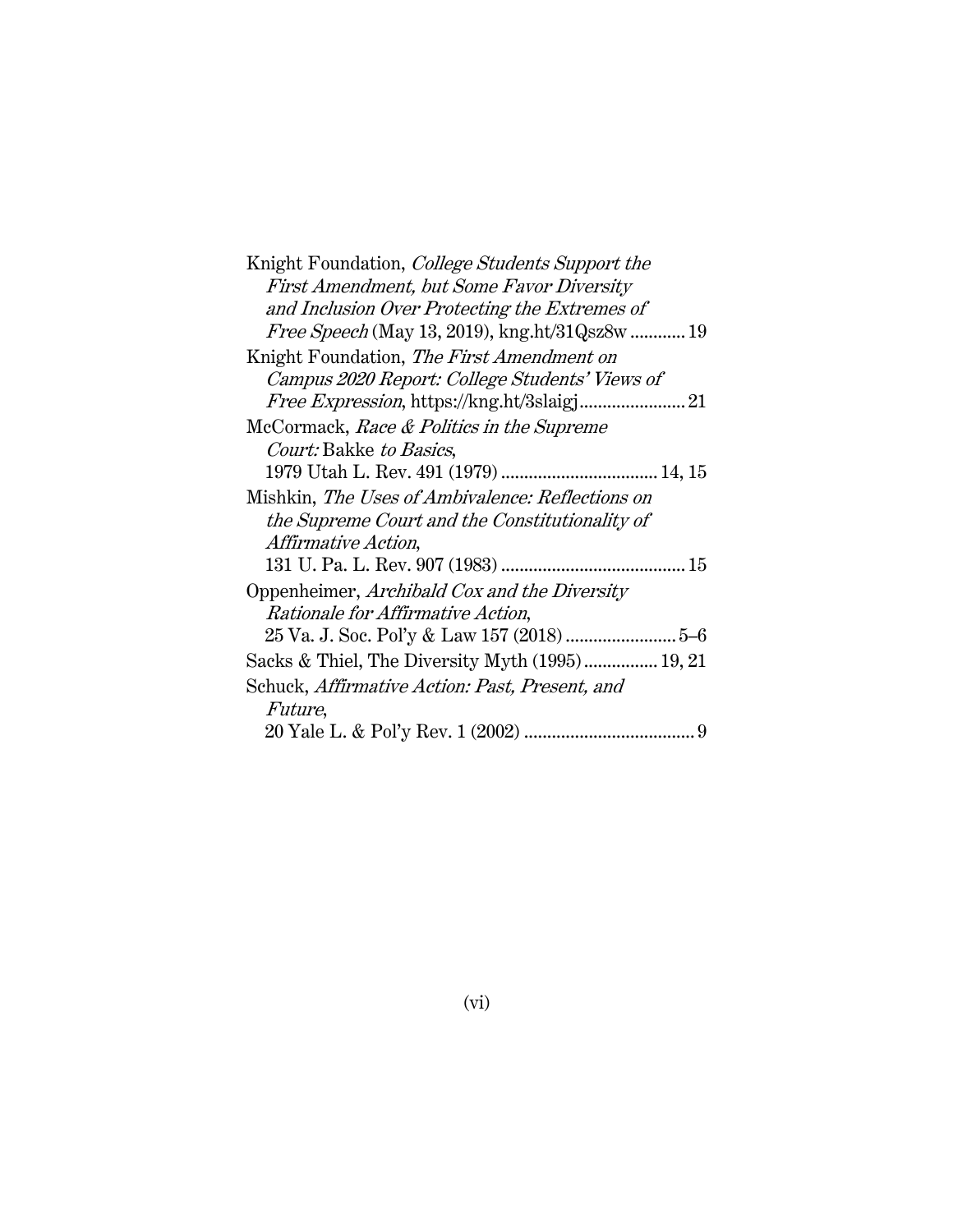# In the Supreme Court of the United States  $\frac{1}{2}$

No. 21-707

STUDENTS FOR FAIR ADMISSIONS, INC.,

v.

Petitioner,

UNIVERSITY OF NORTH CAROLINA, ET AL., Respondents.

ON PETITION FOR A WRIT OF CERTIORARI TO THE UNITED STATES COURT OF APPEALS FOR THE FOURTH CIRCUIT  $\frac{1}{2}$ 

 $\frac{1}{2}$ 

## BRIEF OF SPEECH FIRST AND SOUTHEASTERN LEGAL FOUNDATION AS AMICI CURIAE IN SUPPORT OF PETITIONER

 $\frac{1}{2}$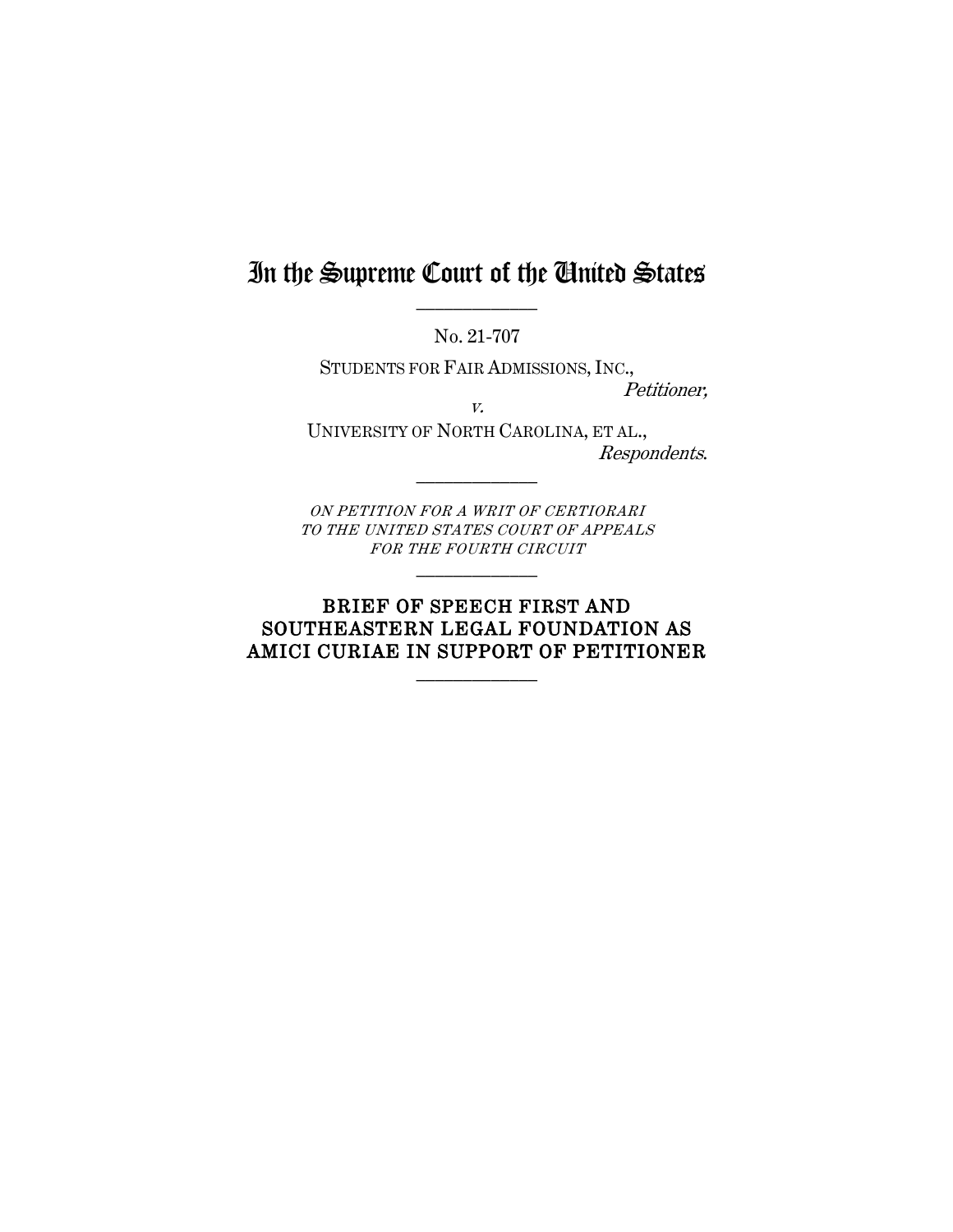#### INTEREST OF AMICI CURIAE<sup>1</sup>

Speech First is a membership association of students, parents, faculty, alumni, and concerned citizens. Launched in 2018, Speech First is committed to restoring the freedom of speech on college campuses through advocacy, education, and litigation. For example, Speech First has challenged speech-chilling policies at the University of Michigan, Speech First, Inc. v. Schlissel, 939 F.3d 756 (6th Cir. 2019); the University of Texas, Speech First, Inc. v. Fenves, 979 F.3d 319 (5th Cir. 2020); and the University of Illinois, Speech First, Inc. v. Killeen, 968 F.3d 628 (7th Cir. 2020).

Southeastern Legal Foundation (SLF), founded in 1976, is a national, nonprofit legal organization that advocates to protect individual rights and the framework set forth to protect such rights in the Constitution, including the freedom of speech. This aspect of its advocacy is reflected in the regular representation of those challenging government overreach. See, e.g., Util. Air Regulatory Grp. v. EPA, 573 U.S. 302 (2014), and Nat'l Ass'n of Mfrs. v. Dep't of Def., 138 S. Ct. 617 (2018). SLF also regularly files *amicus curiae* briefs with this Court regarding freedom of speech and equal protection. See, e.g., Students for Fair Admissions, Inc. v. President & Fellows of Harvard College, Cert. Pet., No. 20-1199 (Nov. 11, 2021), and

<sup>1.</sup> All parties were timely notified of and have consented to the filing of this brief. No counsel for a party authored any part of this brief. And no one other than the amici or their members or counsel financed the brief's preparation or submission.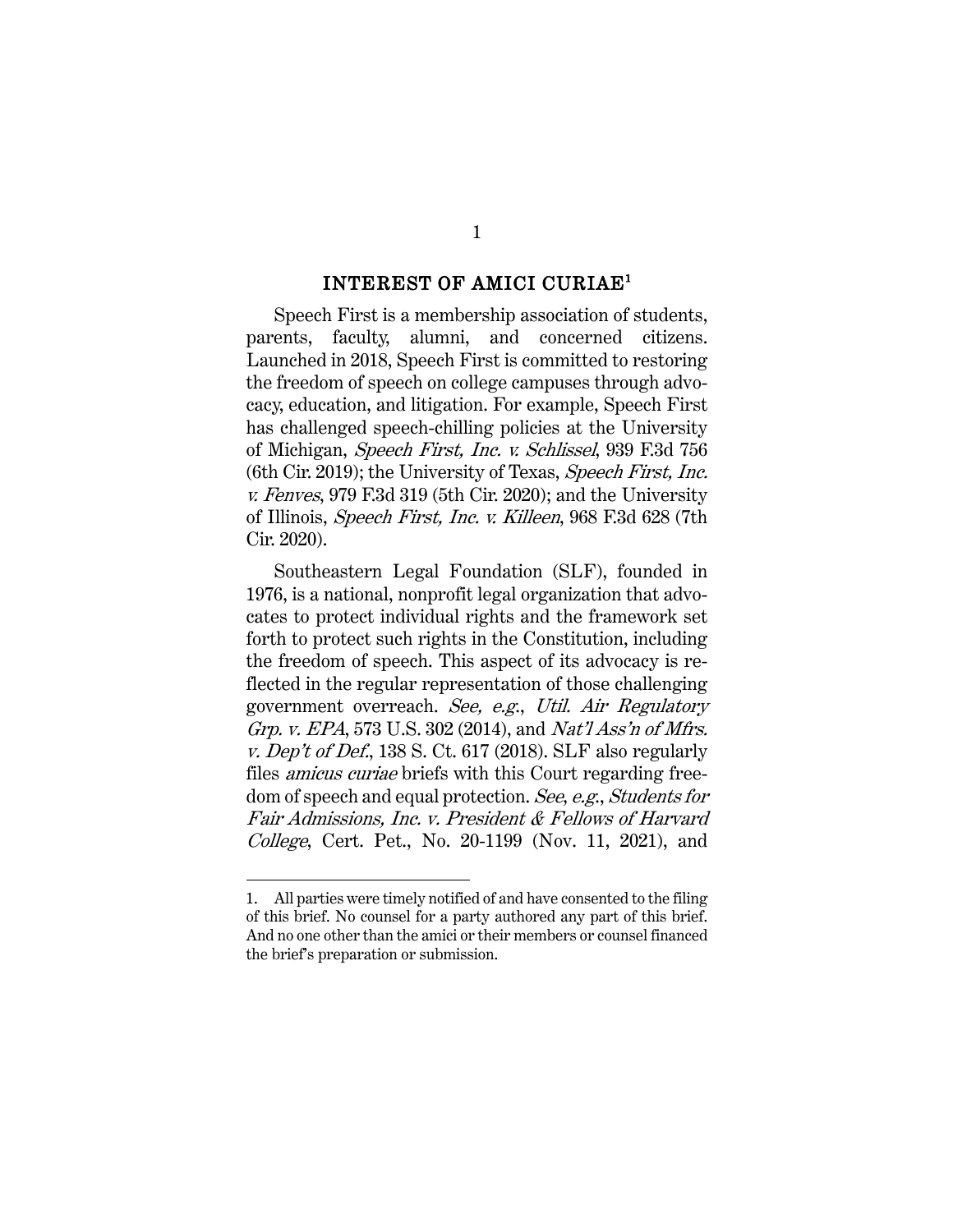Fisher v. University of Texas at Austin, 136 S. Ct. 2198  $(2016)$  (*Fisher II*). Through its 1A Project, SLF equips college students with resources to share their ideas and defends students' free speech rights.

Amici have a vital interest in the outcome of this case. Whereas the "diversity" rationale was proposed in Regents of Univ. of Cal. v. Bakke, 438 U.S. 265 (1978) – and embraced by a majority of the Court in Grutter v. Bollinger, 539 U.S. 306 (2003) – as a vehicle for promoting the "robust exchange of ideas" on college campuses, reality has disproved the theory: Freedom of speech has come under assault in recent decades. The Court should vindicate the cause of free speech on campus by abandoning the theory that racial discrimination is worth tolerating in higher education because it supposedly advances First Amendment goals.

#### SUMMARY OF ARGUMENT

In Grutter, a majority of the Court embraced, for the first time, the assumption of Justice Powell's opinion in Bakke that a university's racial preference program served a compelling interest because it would promote the First Amendment. Justice Powell accepted the argument that when a college enacts a racial preference program to achieve "diversity" in the name of its First Amendment "academic freedom" right, it "must be viewed as seeking to achieve a goal that is paramount importance in the fulfillment of its mission," since it is "select[ing] those students who will contribute the most to the 'robust exchange of ideas.'" Bakke, 438 U.S. at 313.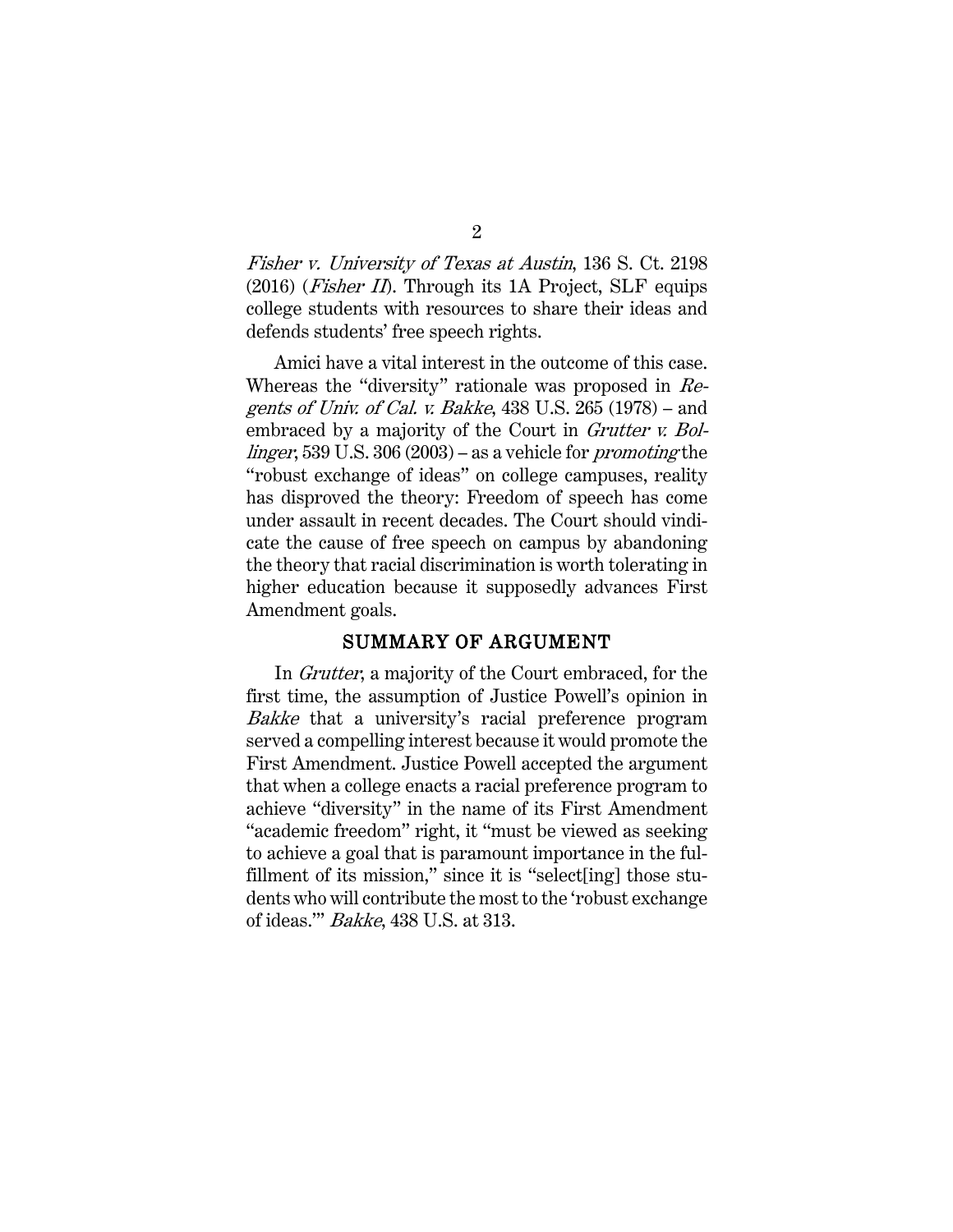The theory that racial discrimination to achieve "diversity" actually promotes First Amendment values was wrong in 1978, and it remains incompatible with First Amendment principles today. Among other things:

1. The goals supposedly promoted by the diversity rationale – e.g., promoting "cross-racial understanding," helping to "break down racial stereotypes," and enabling students "to better understand persons of different races," Grutter, 539 U.S. at 330 – would violate the voidfor-vagueness doctrine if, instead of being offered by universities to justify their admissions programs, they were affirmatively imposed by the government as conditions that universities were *required* to achieve. A university could never be confident that it can demonstrate compliance with such vague requirements. The same is true when it comes to litigation over preference programs: there is no reliable way to measure whether these goals are being met.

2. The *Grutter* majority wasn't bothered by these practical litigation considerations. Rather, it said courts should *defer* to university administrators who claim their discriminatory policies help achieve educational benefits. This is unthinkable in mainstream constitutional law. The Court would never defer to a university that claimed, for example, it needed to *compel* students to say things they didn't believe in order to promote the university's educational mission, and it should not defer here.

3. The diversity rationale violates the core First Amendment principle of neutrality. Decisions before and after Bakke demonstrate – correctly – that schools cannot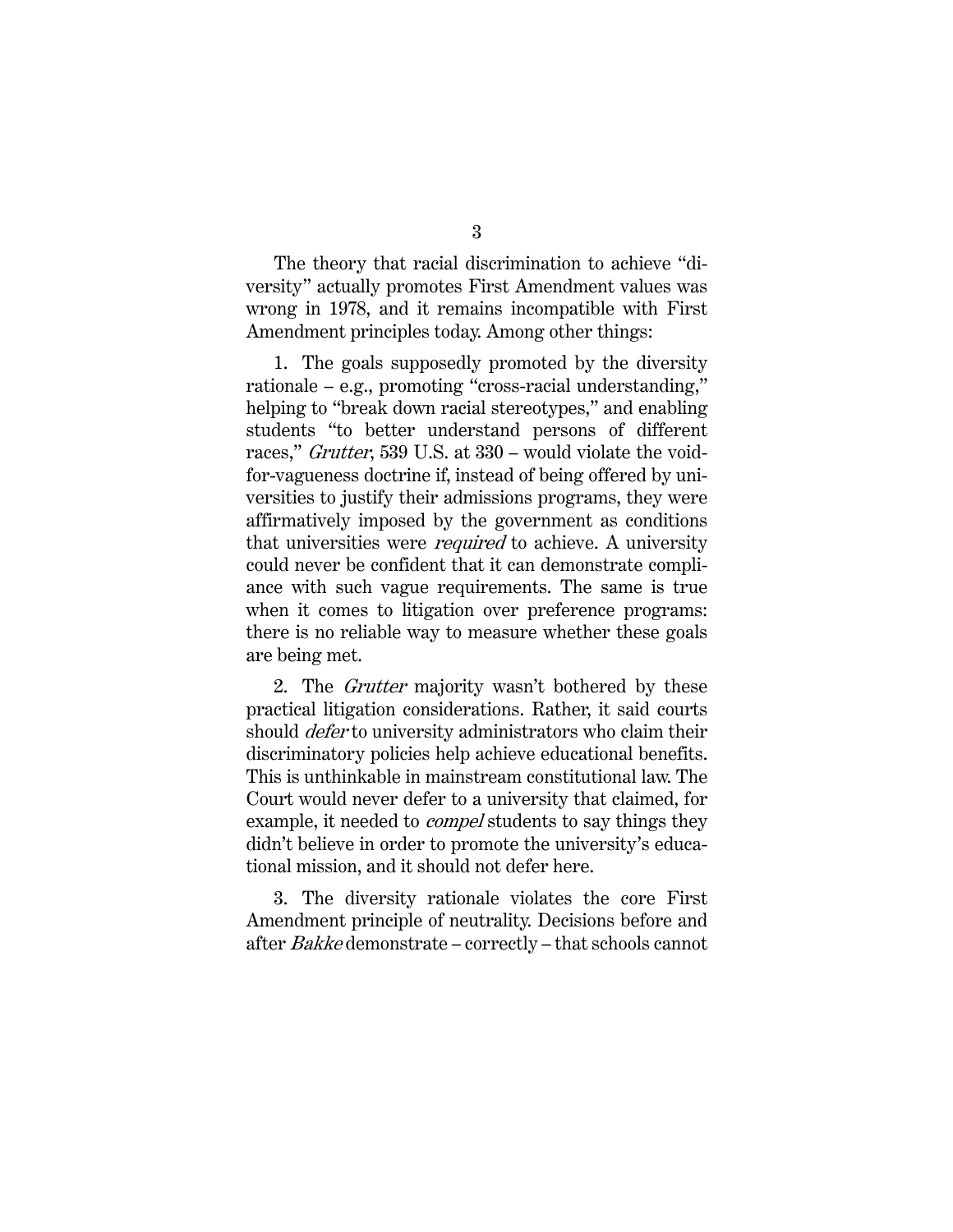rely on First Amendment freedoms when it comes to *dis*advantaging minority students. Moreover, universities who exercise this supposed First Amendment "academic freedom" to select students by discriminating must follow the "plus-factor" and "critical mass" script. This is no recognizable First Amendment "freedom."

This case is an excellent vehicle for overruling *Grut*ter. The district court applied *Grutter* and made extensive findings on its way to concluding that discriminating in the name of pursuing the First Amendment-based "educational benefits" of diversity was a compelling interest. The district court demonstrated, however, that the incoherent *Grutter* test invites courts to indulge a university's claims that these amorphous educational benefits will never be fully attained, so preferences will be necessary forever.

Amici are uniquely situated to confirm to the Court that, in fact, more than 40 years of racial preference programs have not ushered in an era of greater exchange of ideas – about race or any other topic – on college campuses. To the contrary, campus speech has come under assault in recent decades. Studies show that students routinely censor themselves on sensitive topics, lest they be accused of violating a speech code or being reported to a roving "bias response team." The campus climate is affirmatively hostile to controversial ideas that could be deemed "offensive" – the exact opposite of the diversity rationale's premise.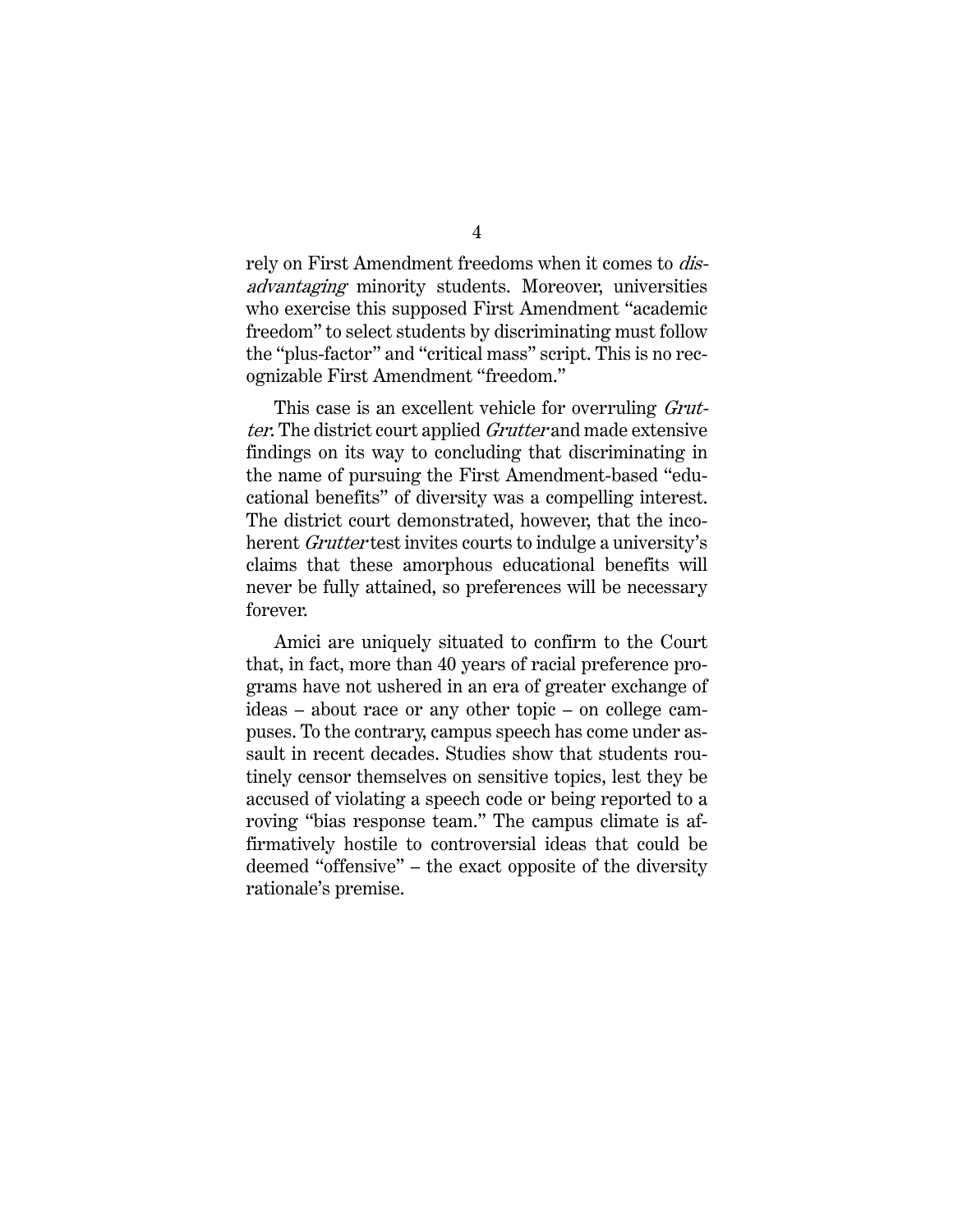It is long past time to acknowledge that *Grutter's* "diversity" rationale does not vindicate the First Amendment.

#### ARGUMENT

## I. Grutter Should Be Overruled Because Its Diversity Rationale Does Not Vindicate First Amendment Principles As Presumed – Rather, It Violates Them.

Grutter's fundamental errors may be traced to Bakke, which marked a sea change in this Court's Equal Protection analysis. Justice Powell's controlling opinion in Bakke acknowledged that the Court had "never approved preferential [racial] classifications in the absence of proven constitutional or statutory violations." 438 U.S. at 302. But the University of California at Davis had never discriminated. Id. at 305-09. So another solution was needed to allow colleges to continue using preference programs.

### A. Justice Powell Adopted Harvard's Argument That A Diverse Student Body Promoted A "Robust Exchange Of Ideas."

Justice Powell found the solution by adopting a rationale that Harvard University offered in its amicus briefs in Bakke and its predecessor case, DeFunis v. Odegaard, 416 U.S. 312 (1974).<sup>2</sup> Oppenheimer, Archibald Cox

<sup>&</sup>lt;sup>2</sup> In Bakke, Harvard joined Columbia University, Stanford University, and the University of Pennsylvania as amici in support of the University of California, but we refer to it as the "Harvard brief" here. Br. of Columbia Univ., et al. as Amici Curiae, Regents of Univ. of Cal. v. Bakke, No. 76-811 (June 7, 1977).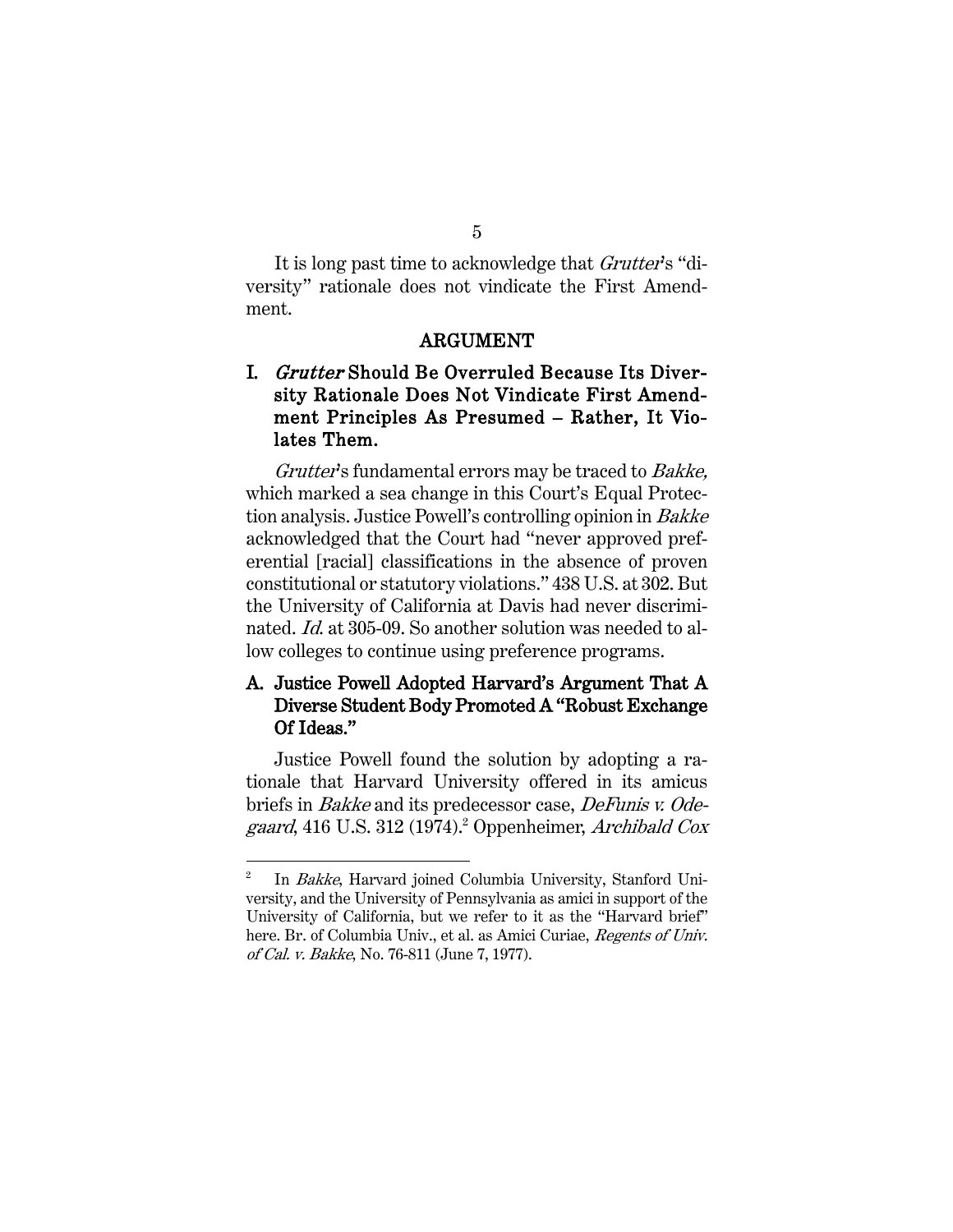and the Diversity Rationale for Affirmative Action, 25 Va. J. Soc. Pol'y & Law 157, 168-73 (2018) (chronicling Justice Powell's reliance on Harvard's briefs in the two cases).

Harvard's amicus brief cited Justice Frankfurter's concurrence in Sweezy v. New Hampshire, 354 U.S. 234, 263 (1957), for a claim to sweeping First Amendment protection of "academic freedom": "The guiding principle of freedom under which American colleges and universities have grown to greatness is that these institutions are expected to assume and exercise responsibility for the shaping of academic policy without extramural intervention. A subordinate corollary principle – critical for this case – is that deciding who shall be selected for admission to degree candidacy is an integral aspect of academic policymaking." Harvard Am. Br. in Bakke, 24-25.

Justice Powell adopted this argument almost verbatim, see 438 U.S. at 311–12, including Harvard's reliance on this passage from the Sweezy concurrence: "It is the business of a university to provide that atmosphere which is most conducive to speculation, experiment and creation. It is an atmosphere in which there prevail 'the four essential freedoms' of a university-to determine for itself on academic grounds who may teach, what may be taught, how it shall be taught, and who may be admitted to study." Id. at 312 (quoting Sweezy, 354 U.S. at 263 (Frankfurter, J., concurring)); see Harvard Am. Br. in Bakke at 25.

Justice Powell emphasized the connection between academic freedom and the First Amendment values of exchanging ideas among different speakers, ultimately en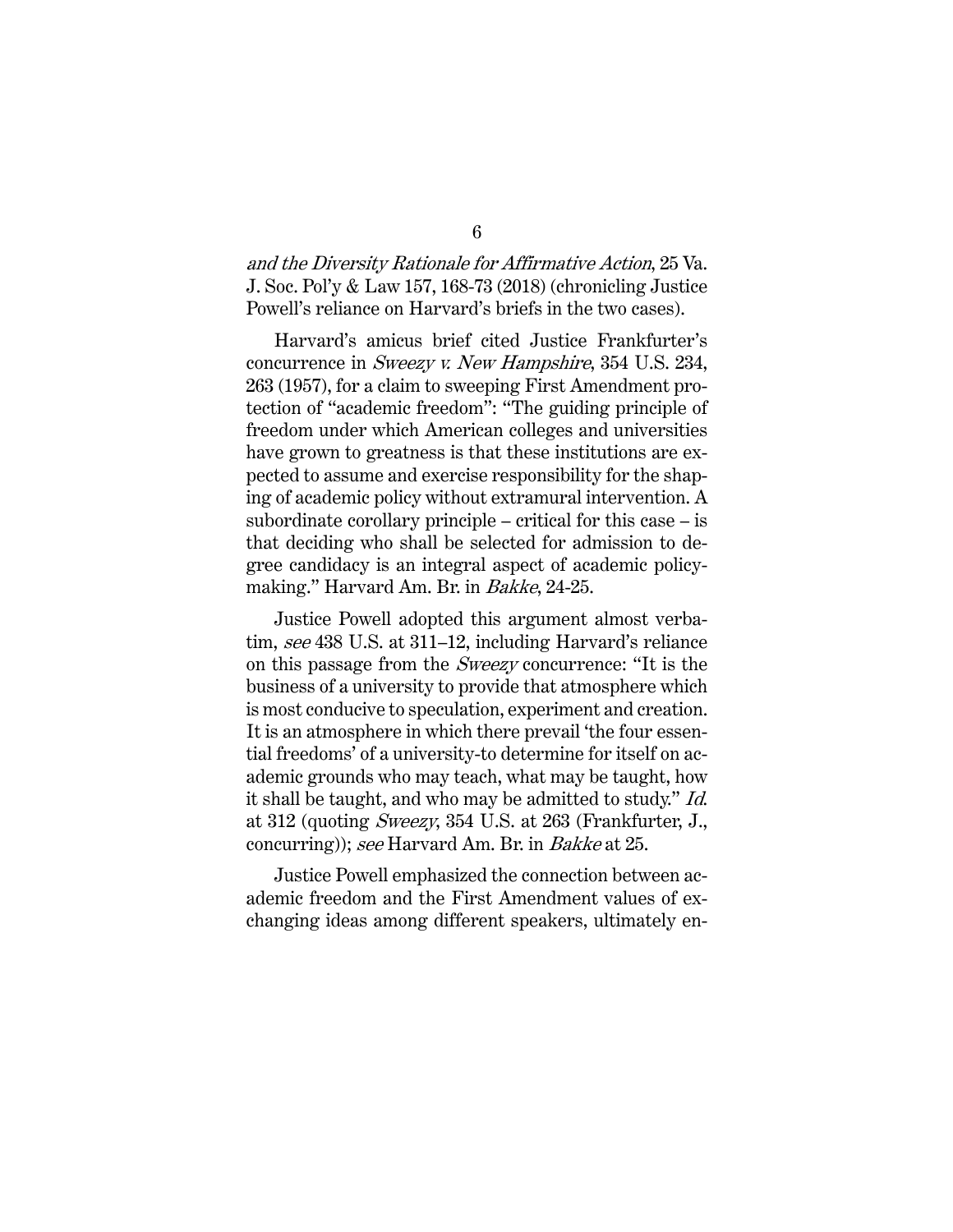hancing the search for truth: "Our Nation is deeply committed to safeguarding academic freedom which is of transcendent value to all of us and not merely to the teachers concerned. That freedom is therefore a special concern of the First Amendment . . . . The Nation's future depends upon leaders trained through wide exposure to that robust exchange of ideas which discovers truth 'out of a multitude of tongues, [rather] than through any kind of authoritative selection.'" 438 U.S. at 312 (quoting Keyishian v. Bd. of Regents, 385 U.S. 589, 603 (1967)) (ellipsis and alteration in Bakke)); see also Harvard Am. Br. in Bakke 12-13 ("A primary value of liberal education should be exposure to new and provocative points of view, at a time in the student's life when he or she has recently left home and is eager for new intellectual experiences. Minority students add such points of view, both in the classroom and in the larger university community.").

By the time he concluded that the First Amendment academic freedom interest was compelling, Justice Powell was convinced that the University of California was "arguing that [it] must be accorded the right to select those students who will contribute the most to the 'robust exchange of ideas.'" 438 U.S. at 313 (emphasis added). No other Justice signed on to Justice Powell's theory that promoting a university's First Amendment interests through racial preferences is a compelling interest. The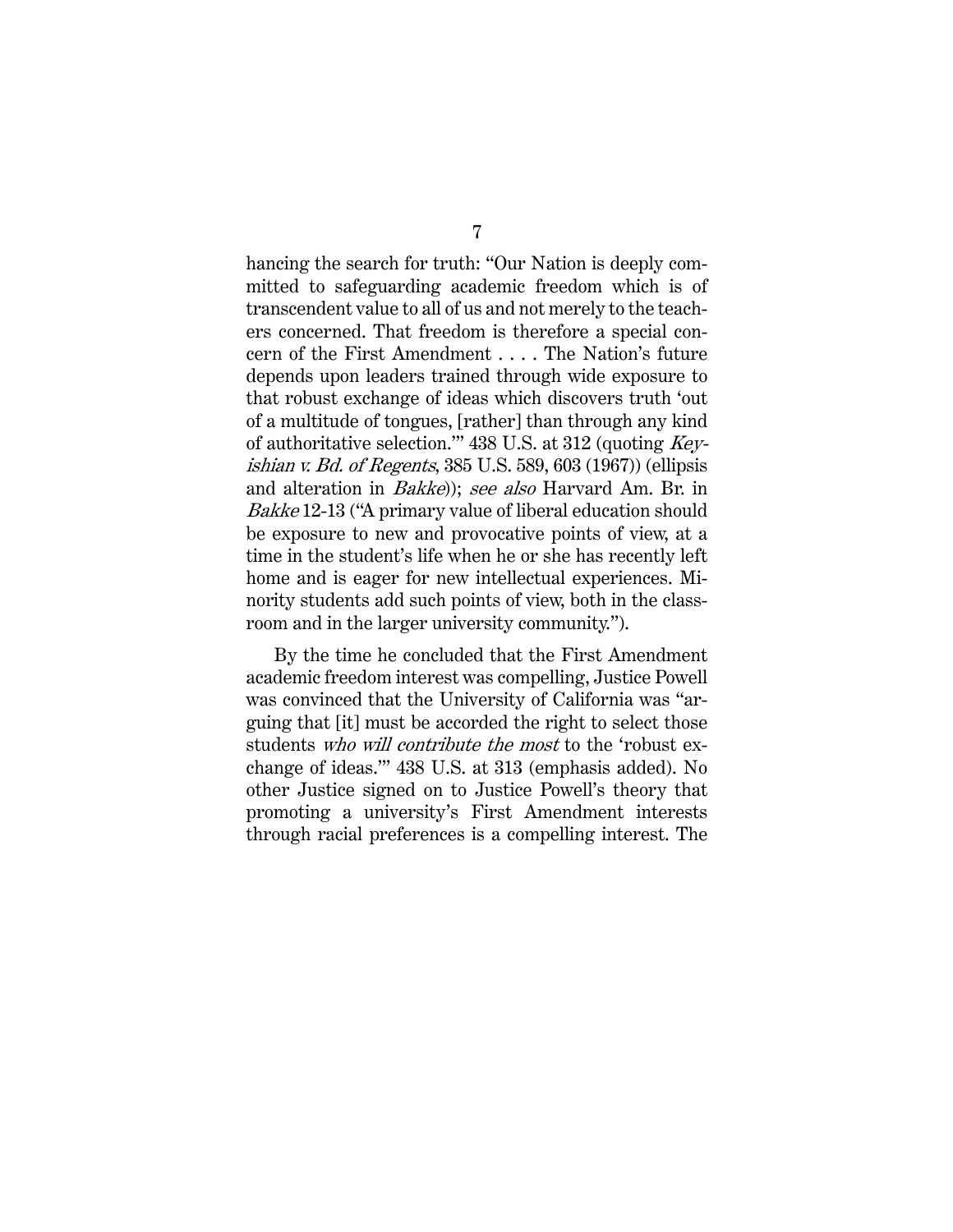remaining opinions didn't even bother to examine the theory. 3

### B. Five Justices In Grutter Accepted Justice Powell's First Amendment Academic Freedom Rationale.

When the validity of racial preferences in higher education returned to the Court in Grutter, the five-Member majority adopted Justice Powell's First Amendment rationale:

In announcing the principle of student body diversity as a compelling state interest, Justice Powell invoked our cases recognizing a constitutional dimension, grounded in the First Amendment, of educational autonomy: "The freedom of a university to make its own judgments as to education includes the selection of its student body." Bakke, supra, at 312. From this premise, Justice Powell reasoned that by claiming "the right to select those students

<sup>&</sup>lt;sup>3</sup> The four Justices favoring the University of California concluded that racial preferences were permitted "at least so long as the use of race to achieve an integrated student body is necessitated by the lingering effects of past discrimination." 438 U.S. at 326 n.1 (Brennan, White, Marshall, and Blackmun, JJ., concurring in the judgment in part and dissenting in part). Two prominent scholars presciently observed that perhaps "[t]he Brennan Four's hesitation about diversity, insofar as it existed, may have stemmed from a worry that the theory could be used to exclude 'overrepresented' but historically victimized minorities (caps on Jews or Asians, for example) – and to make clear that the Court's standard could be applied differently in contexts where diversity served to limit the admission of such minorities." Amar & Katyal, Bakke's Fate, 43 UCLA L. Rev. 1745, 1754 (1996).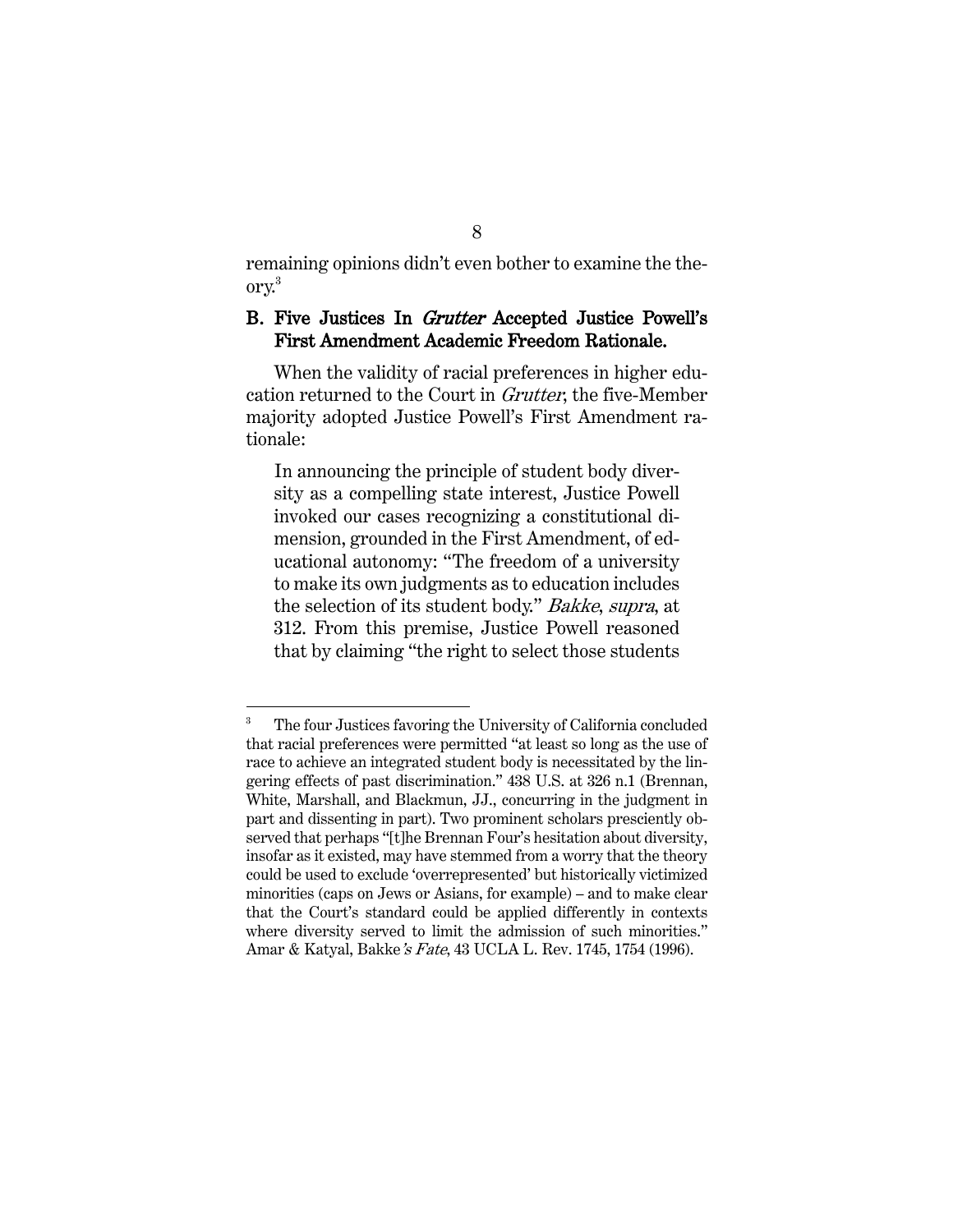who will contribute the most to the 'robust exchange of ideas,'" a university "seek[s] to achieve a goal that is of paramount importance in the fulfillment of its mission." 438 U.S. at 313 (quoting Keyishian, [385 U.S. at] 603).

539 U.S. at 329.

Grutter's full embrace of the diversity rationale doubtless came as a surprise to supporters of racial preferences, who recognized the diversity rationale for what it was. Indeed, University of Michigan's President Lee Bollinger, the defendant in *Grutter*, stated that one of the "problems" facing the university in *Grutter* was that Justice Powell had "specifically precluded any justification of using race and ethnicity as factors in admissions as a 'remedy' for past societal discrimination," and instead relied on the "fragile reed" of the diversity rationale. Bollinger, A Comment on Grutter and Gratz v. Bollinger, 103 Colum. L. Rev. 1589, 1590-91 (2003). 4

Yet the *Grutter* majority emphasized the University of Michigan's assurances about the academic benefits of its policy, which dutifully followed Justice Powell's cues. For instance, with a "critical mass" of minority students admitted through racial preferences, the "admissions policy promotes 'cross-racial understanding,' helps to break

<sup>4</sup> Cf. Schuck, Affirmative Action: Past, Present, and Future, 20 Yale L. & Pol'y Rev. 1, 34 (2002) (noting in the runup to *Grutter* that "the diversity rationale should be seen as little more than a rhetorical Hail Mary pass, an argument made in desperation when all other arguments for preferences have failed"); see id. at 34–46 (discussing the diversity rationale).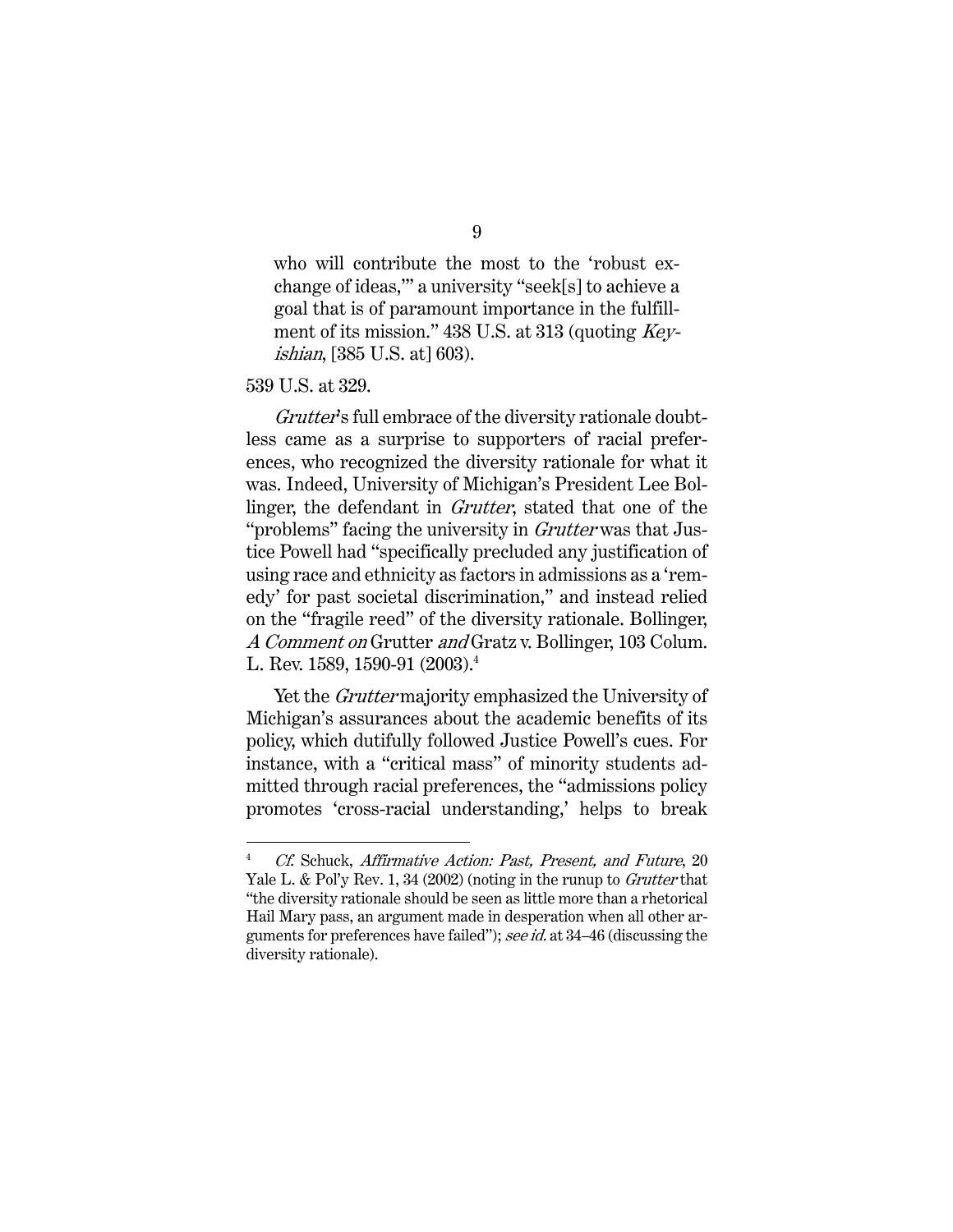down racial stereotypes, and 'enables [students] to better understand persons of different races.' These benefits are 'important and laudable,' because 'classroom discussion is livelier, more spirited, and simply more enlightening and interesting' when the students have 'the greatest possible variety of backgrounds." *Id.* at 330 (citations omitted).

#### C. The Diversity Rationale Conflicts With Basic First Amendment Doctrine In Multiple Respects.

Neither Justice Powell nor the Grutter majority addressed the several ways in which the diversity rationale violates – rather than vindicates – fundamental First Amendment principles.

1. Imagine that the First Amendment interests allegedly served by the diversity rationale – e.g., promoting "cross-racial understanding," helping to "break down racial stereotypes," and enabling students "to better understand persons of different races," Grutter, 539 U.S. at 330 – were affirmatively imposed by the government as requirements that a university must achieve. Any such requirements would surely violate the void-for-vagueness doctrine because they are so inherently subjective and unmeasurable.<sup>5</sup> How would a university ever be able to show it was actually meeting these requirements?

<sup>&</sup>lt;sup>5</sup> "The void-for-vagueness doctrine reflects the principle that 'a statute which either forbids or requires the doing of an act in terms so vague that [persons] of common intelligence must necessarily guess at its meaning and differ as to its application, violates the first essential of due process of law."" Roberts v. U.S. Jaycees, 468 U.S. 609, 629 (1984) (quoting Connally v. Gen. Constr. Co., 269 U.S. 385, 391 (1926)).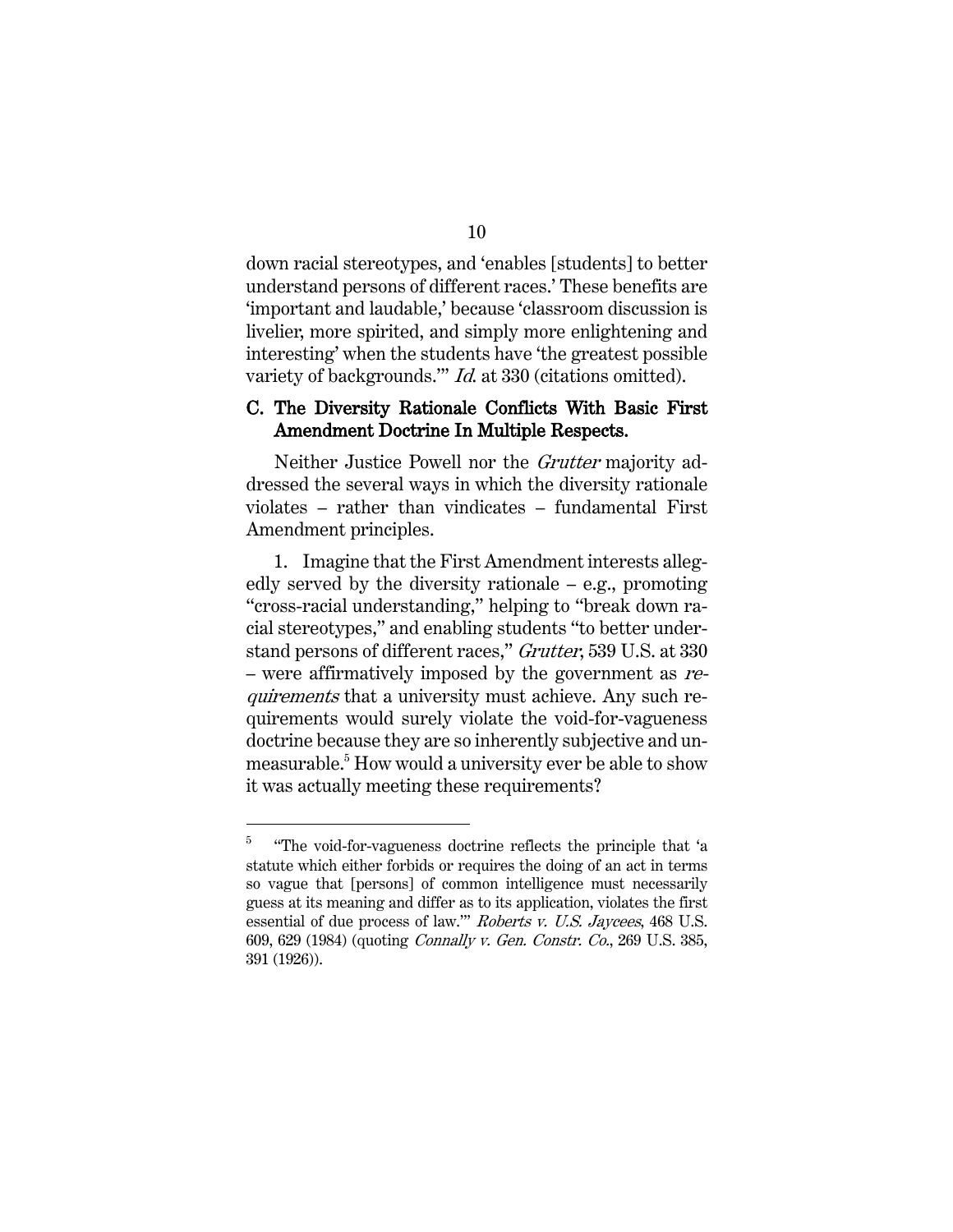Remarkably, Justice Powell himself appeared to acknowledge that it's not really possible to determine whether the diversity rationale actually delivers the First Amendment benefits underlying the theory. As support for the assertion that "[t]he atmosphere of 'speculation, experiment and creation' . . . is widely believed to be promoted by a diverse student body," Bakke, 438 U.S. at 312, Justice Powell curiously cited an article by Princeton University's President William Bowen, who wrote that "a great deal of learning occurs informally[,] . . . through interactions among students [with various differences] and who are able, directly or indirectly, to learn from their differences . . . ." Id. at 312 n.48 (quoting Bowen, Admissions and the Relevance of Race, Princeton Alumni Weekly 7, 9 (Sept. 26, 1977)). But this endorsement included a glaring qualifier: "In the nature of things, it is hard to know how, and when, and even if, this informal 'learning through diversity' actually occurs. It does not occur for everyone. For many, however, the unplanned, casual encounters with roommates, fellow sufferers in an organic chemistry class, student workers in the library, teammates on a basketball squad, or other participants in class affairs or student government can be subtle and yet powerful sources of improved understanding and personal growth." Id. (emphasis added).

This recognition about the inherent immeasurability of the diversity rationale's goals, however, was abandoned in *Grutter*, and the mistake was repeated in *Fisher v. Uni*versity of Texas at Austin, 136 S. Ct. 2198 (2016) (Fisher II). Fisher II confused matters even further by considering whether the university's "decision to pursue these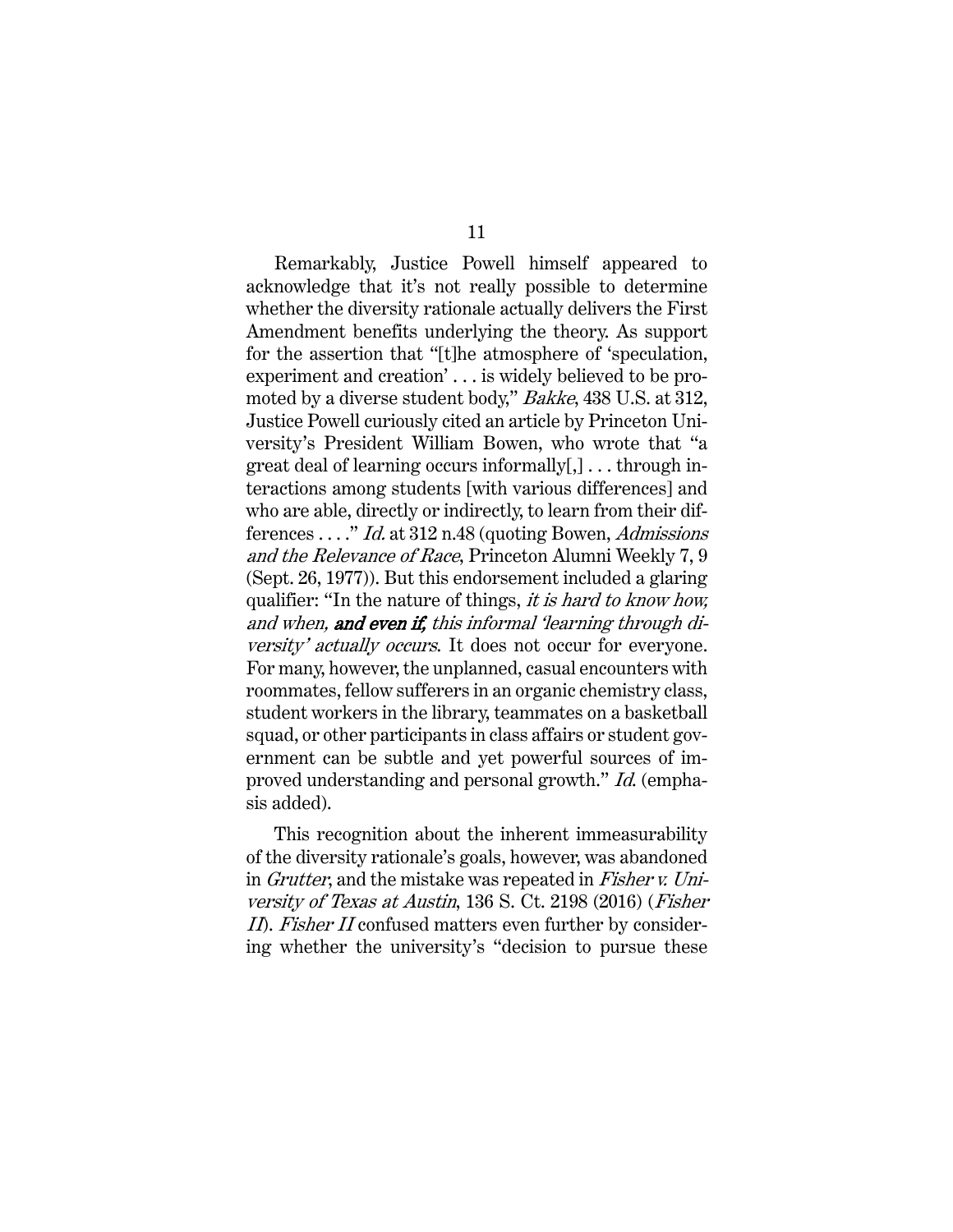goals" was itself concrete and "measurable," when the correct judicial "measurement" is whether the preference program allows the university to actually achieve the asserted goals. *Id.* at 2211 ("the University articulated concrete and precise goals" and "the University explains that it strives to provide an 'academic environment' that offers a 'robust exchange of ideas [and] exposure to differing cultures'").

Justice Alito's dissent in *Fisher II* identified this inherent problem:

These are laudable goals, but they are not concrete or precise, and they offer no limiting principle for the use of racial preferences. For instance, how will a court ever be able to determine whether stereotypes have been adequately destroyed? Or whether cross-racial understanding has been adequately achieved? If a university can justify racial discrimination simply by having a few employees opine that racial preferences are necessary to accomplish these nebulous goals, . . . then the narrow tailoring inquiry is meaningless.

136 S. Ct. at 2223 (Alito, J., dissenting).

2. Grutter introduced another First Amendment doctrinal casualty by concluding that "[t]he Law School's educational judgment that such diversity is essential to its educational mission is one to which we defer. The Law School's assessment that diversity will, in fact, yield educational benefits is substantiated by respondents and their amici." 539 U.S. at 328. In light of the necessarily anecdotal and subjective nature of the benefits allegedly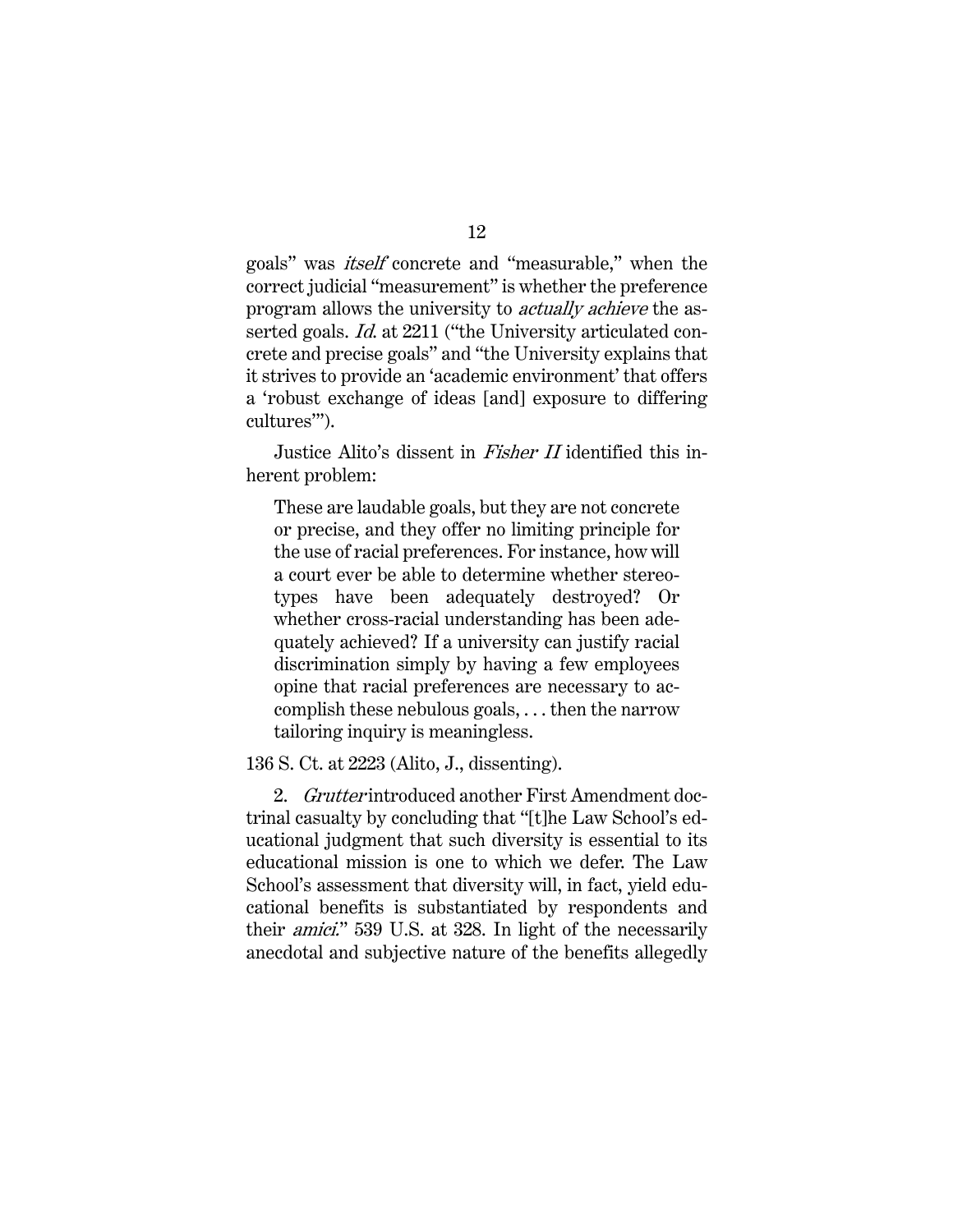flowing from racial preferences, not to mention the reality of speech on campus in recent decades (see Section II below), these assertions could *only* be accepted as "facts" in litigation by deferring to the university's claims.

Setting aside that the Court has long refused to defer to government arguments that it needs to discriminate on the basis of race, cf. id. at 362-63 (Thomas, J., concurring in part and dissenting in part) (discussing "unprecedented deference" that is "antithetical to strict scrutiny"), this sort of deference is unthinkable in any other First Amendment context. Suppose, for example, that a university claimed it needed to compel students to say things they didn't believe in class in order to promote the university's educational mission. Would the Court overlook that liberty incursion in the name of deferring to the assertion of a superior academic-freedom right? Certainly not, and no such deference should continue to prop up racial preferences in the name of the First Amendment.

3. One of the basic premises of First Amendment doctrine is that government regulation affecting protected activity must be neutral. This concept has long buttressed, for instance, the Court's decisions in Free Exercise cases, see, e.g., Wisconsin v. Yoder, 406 U.S. 205, 220- 21 (1972) (recognizing that the clause imports a "constitutional requirement of governmental neutrality"), Establishment Clause cases, see, e.g., Gillette v. United States, 401 U.S. 437, 449-50 (1971) (the "central purpose" of that clause is "ensuring governmental neutrality in matters of religion"), and free speech cases, see, e.g., Police Dep't of City of Chicago v. Mosley, 408 U.S. 92, 95-99 (1972) (the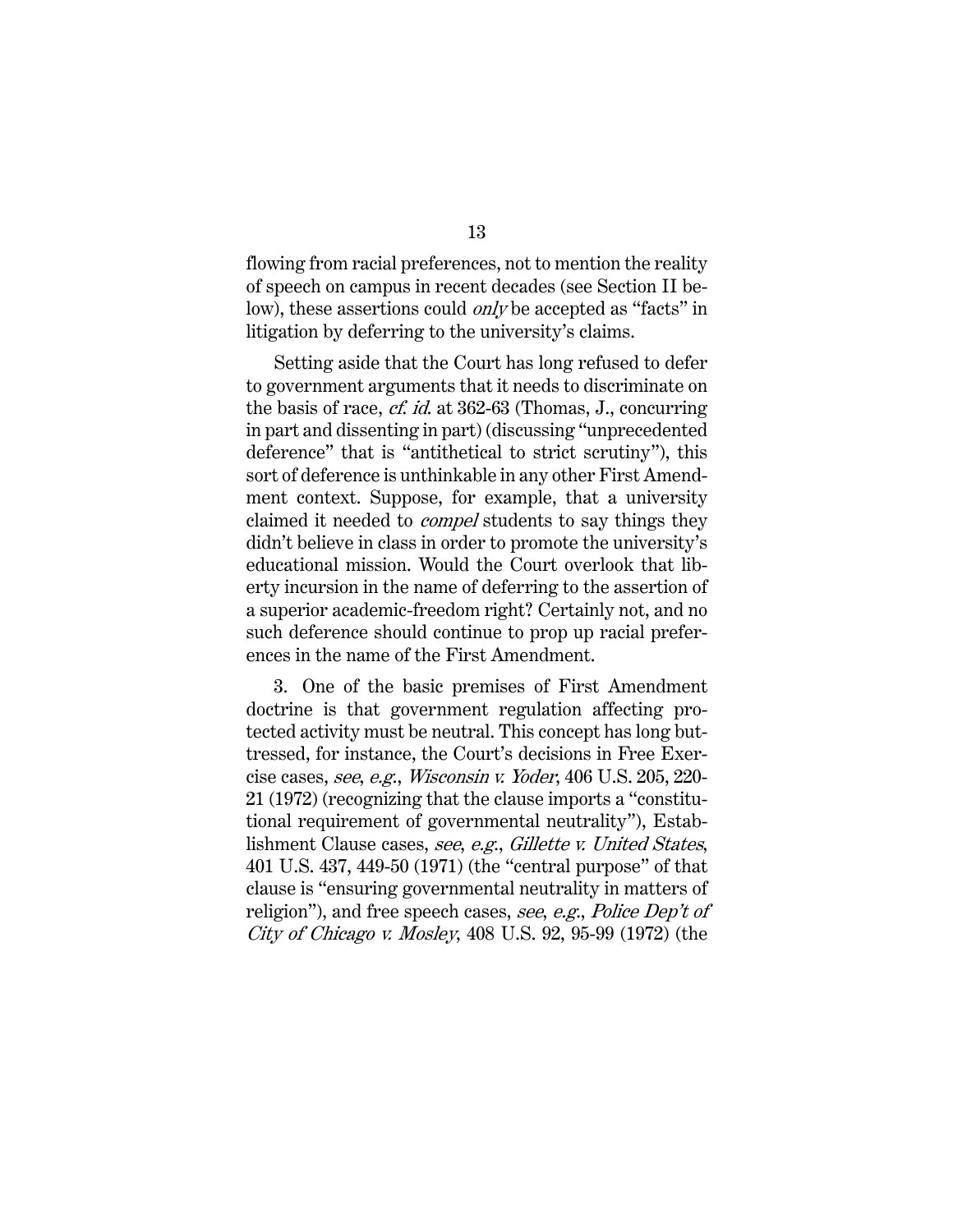Constitution prohibits content-based regulations of a public forum; "[t]here is an 'equality of status in the field of ideas,' and government must afford all points of view an equal opportunity to be heard").

But the diversity rationale is obviously not neutral when it comes to race. Decisions before and after Bakke demonstrate that schools cannot rely on First Amendment freedoms when it comes to *disadvantaging* minority students. For example, the Court has rightly rejected claims that a private high school had a freedom-of-association right to exclude minorities, see, e.g., Runyon v. McCrary, 427 U.S. 160, 175-76 (1976) (private high school subject to state anti-discrimination law), and that a private religious university could maintain its tax-exempt status based on an asserted Free Exercise Clause right to exclude certain black applicants and maintain policies against inter-racial dating. Bob Jones Univ. v. United States, 461 U.S. 574, 603-04 (1983) ("the Government has a fundamental, overriding interest in eradicating racial discrimination in education"). Indeed, the academic freedom "justification would be considered ludicrous if advanced as a basis for preferring members of the white majority." McCormack, Race & Politics in the Supreme Court: Bakke to Basics, 1979 Utah L. Rev. 491, 530 (1979).

Moreover, universities hoping to exercise the supposed "freedom" served by the diversity rationale must follow this Court's prescribed "plus factor" script for how racial preferences may be implemented. "[I]t is a very strange sort of freedom that wins first amendment protection yet must be exercised precisely in a manner prescribed by the Court, as Justice Powell attempted to do in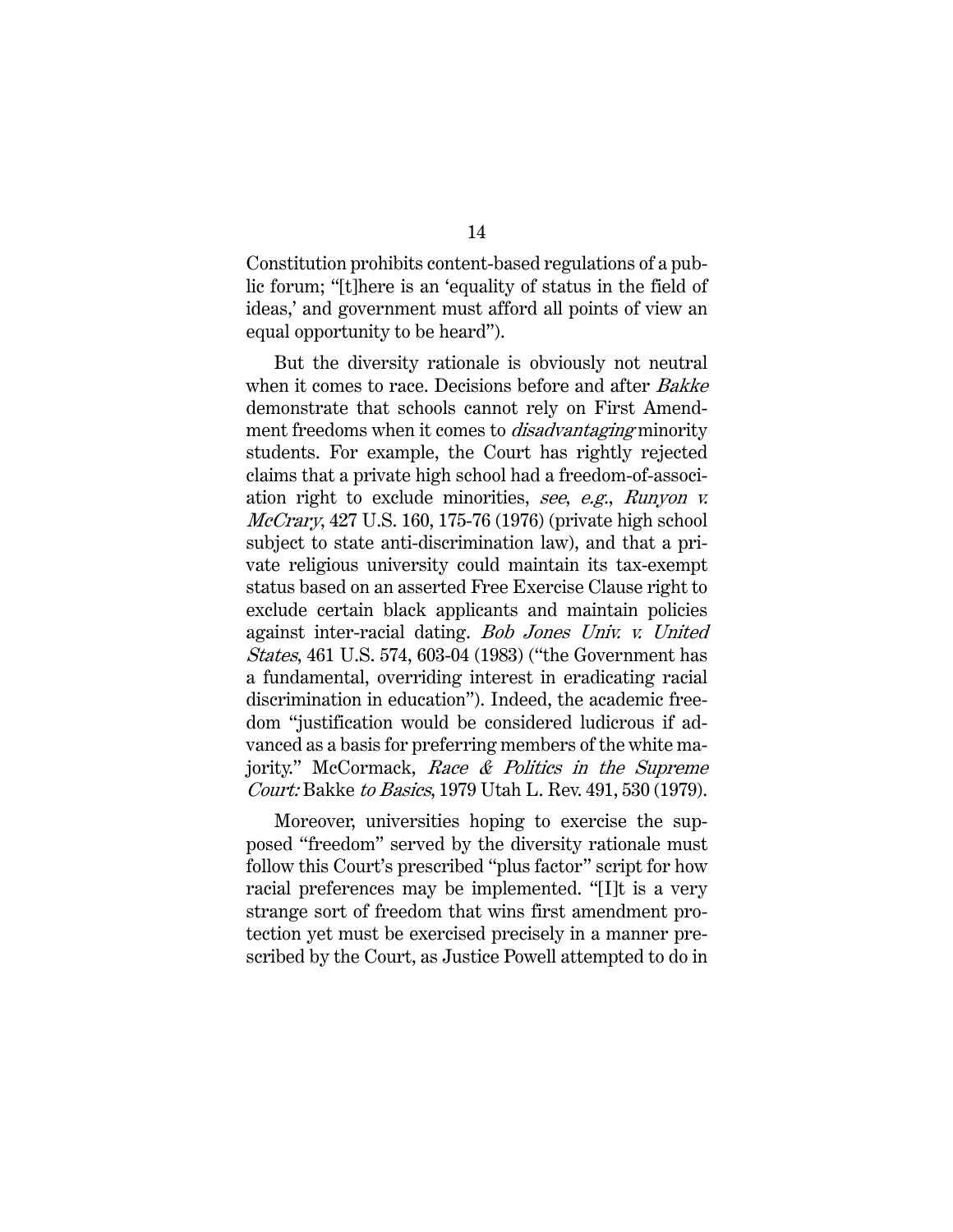prescribing the Harvard College model for admissions." McCormack, 1979 Utah L. Rev. at 530; see also Mishkin, The Uses of Ambivalence: Reflections on the Supreme Court and the Constitutionality of Affirmative Action, 131 U. Pa. L. Rev. 907, 924 (1983) (noting that Justice Powell's rationale arose from the "principle that academic freedom, protected by the first amendment, encompasses selection of students," yet the opinion "advances an interest in diversity of students as the acceptable 'compelling' academic interest required by strict scrutiny standards") (emphasis in original).

In short, despite being offered as a vindicator of First Amendment freedoms, the diversity rationale is utterly incompatible with First Amendment principles.

D. The District Court Here Followed Grutter's Script, Found That Minority Students Felt Pressure To "Represent" Their Race In Class, And Invited Discrimination To Continue Until The School Someday Says It's No Longer Needed, All Of Which Make This Case An Ideal Vehicle.

This case is an excellent vehicle for overruling *Grutter* because the district court and the parties developed an extensive record on whether the diversity rational provided UNC with a compelling interest to discriminate.

The district court spent many pages reciting the *Grut*ter and Fisher II formula. Pet. App. 8-22, 158-65. It found that UNC "has offered a principled, reasoned explanation" for its decision to pursue the "educational benefits of diversity," based mainly on a collection of reports from a diversity task force and administrators that recount and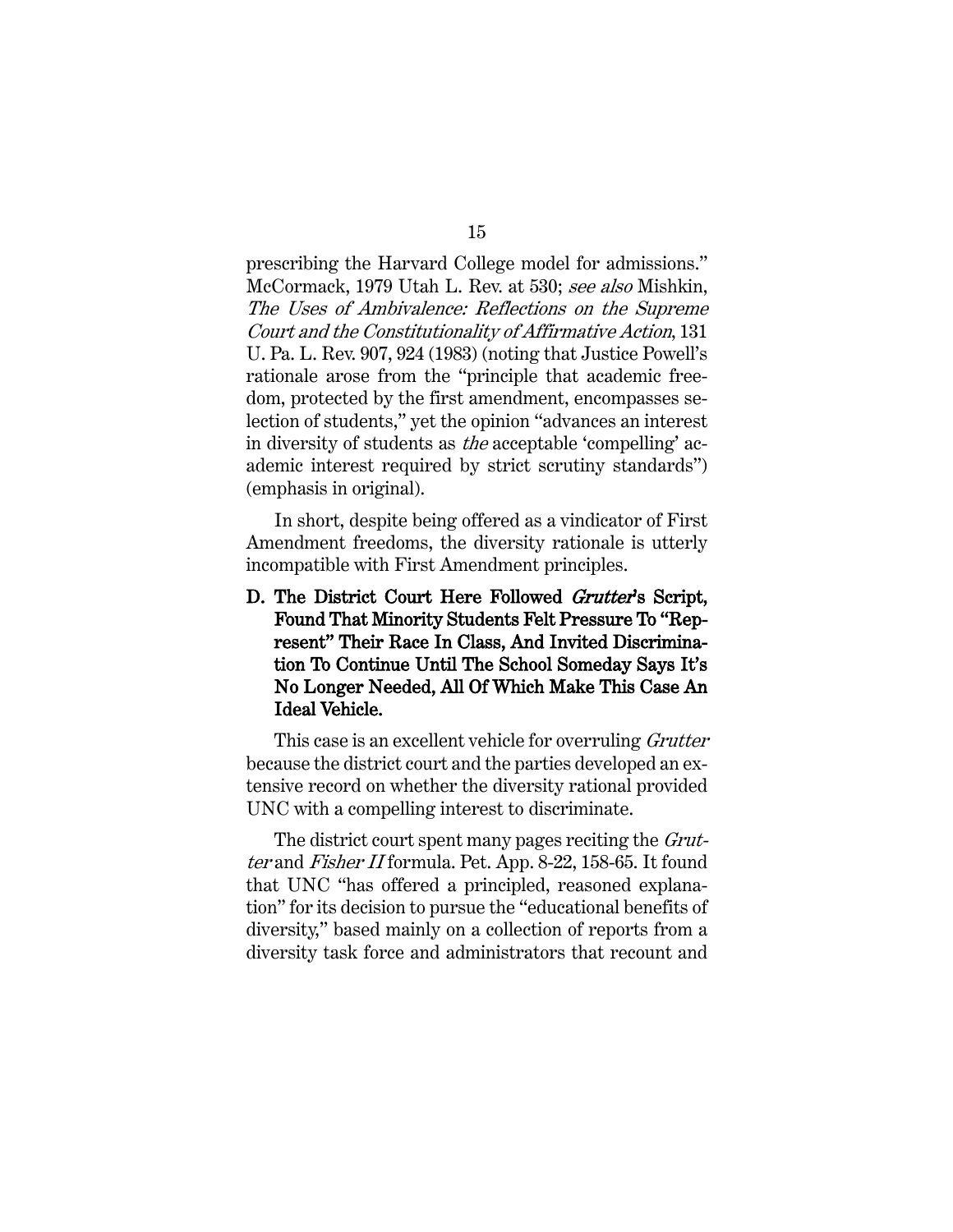paraphrase the Grutter buzzwords. Id. at 10-14. The court stressed that, under *Fisher II*, this decision is entitled to judicial deference. *Id.* at 164.

The district court concluded that the educational benefits of diversity are measurable. Id. at 15-17. And it likewise found that UNC is, in fact, experiencing the benefits it seeks, based largely on the testimony of students and alumnae. Id. at 17-18.

Yet the court concluded that, despite progress, UNC has not yet fully achieved the educational benefits of diversity. Id. at 19-22. In particular, minority students at UNC feel "unfair pressure to represent their race or ethnicity." *Id.* at 20. Large percentages of minority students agreed that they "feel pressured in the classroom to represent the views of all people from my racial and ethnic background." Id. at 20-21. This evidence underscores the hollowness of *Grutter's* claim that minority students should not be expected to "express some characteristic minority viewpoint on any issue." 539 U.S. at 333. But the seeds of this stereotyping were sown in Bakke's tokenistic prediction that, in fact, minority students should be expected to "contribute the most to the 'robust exchange of ideas.'" Bakke, 438 U.S. at 313 (Powell, J.) (emphasis added).

The district court's cure for the problem? Even more racial discrimination. "Student-intervenors credibly testified that there were far fewer students of color on campus than they expected and that they experienced low levels of representation." Id. at 20. "This underrepresentation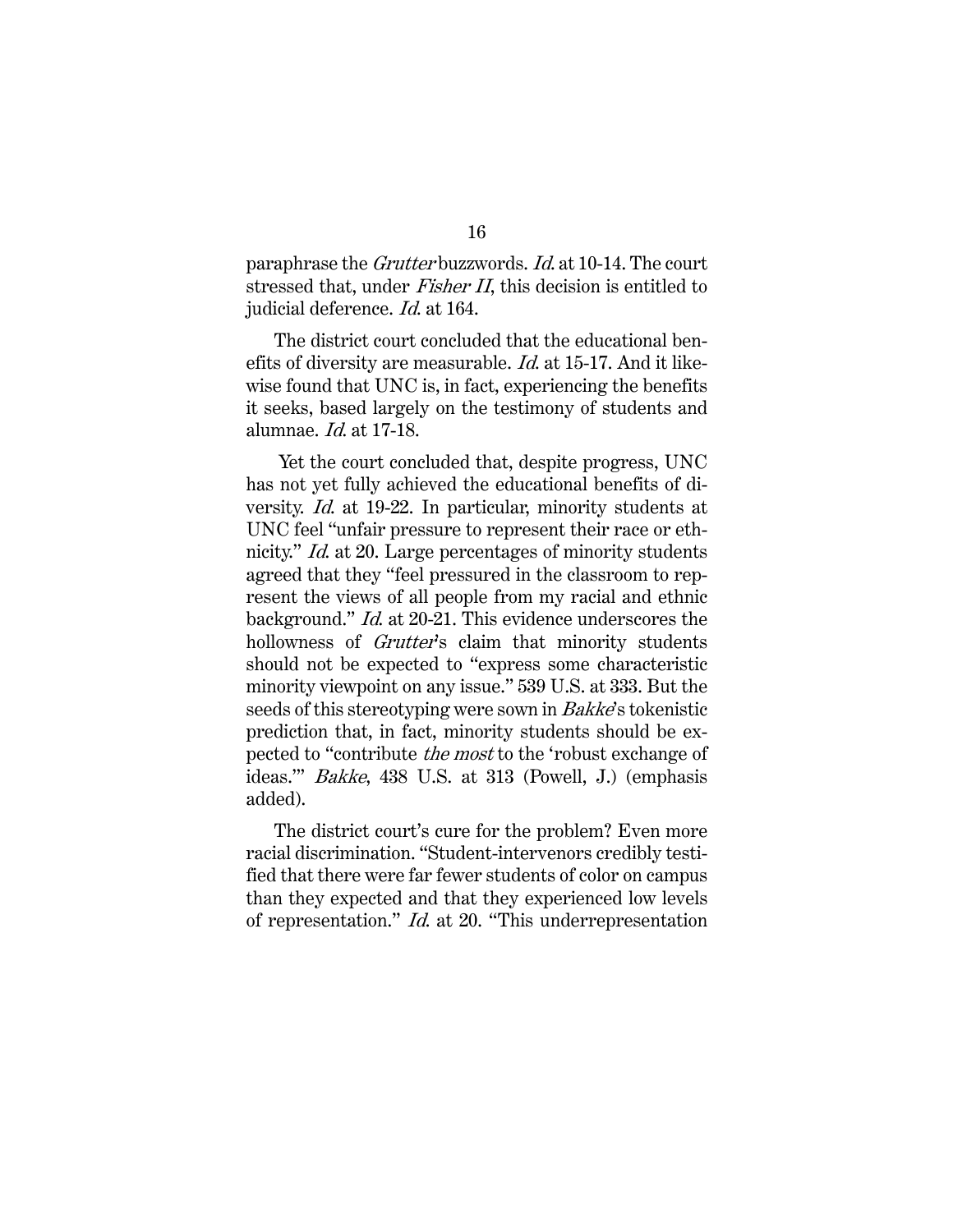causes minority students to experience loneliness and tokenism." Id. "[T]hese experiences are in part due to a lack of 'meaningful demographic representation' at the University." *Id.* at 21; see also id. (noting that intervenors' expert testified that UNC's student population "reflect[s] much less diversity than North Carolina as a whole").

As the district court stressed, this conclusion flows directly from *Grutter* and *Fisher II. Id.* at 162 (noting that the university in *Grutter* sought "meaningful representation" of minority students); id. at  $163$  (citing Fisher II's statement that the university "cannot be faulted for failing to specify the particular level of minority enrollment at which it believes the educational benefits will be obtained," 136 S. Ct. at 2210).

This case thus illustrates perfectly the dilemma posed by the dissent in Fisher II: So long as courts must defer to universities' claims that they haven't fully realized the "educational benefits" they desire from racial preferences in admissions, the racial tinkering will never end. Cf. Fisher II, 136 S. Ct. at 2223 (Alito, J., dissenting). But perpetual racial engineering – rather than advancing the "robust exchange of ideas" – is and always has been the real project, notwithstanding Grutter's forlorn "expect[ation]" that discrimination wouldn't be necessary 25 years after the opinion was issued. 539 U.S. at 343.

\* \* \*

Bakke's compelling interest analysis was fatally flawed, and Grutter only compounded its errors. Cf. Janus v. AFSCME, Council 31, 138 S. Ct. 2448, 2479 (2018) ("An important factor in determining whether a precedent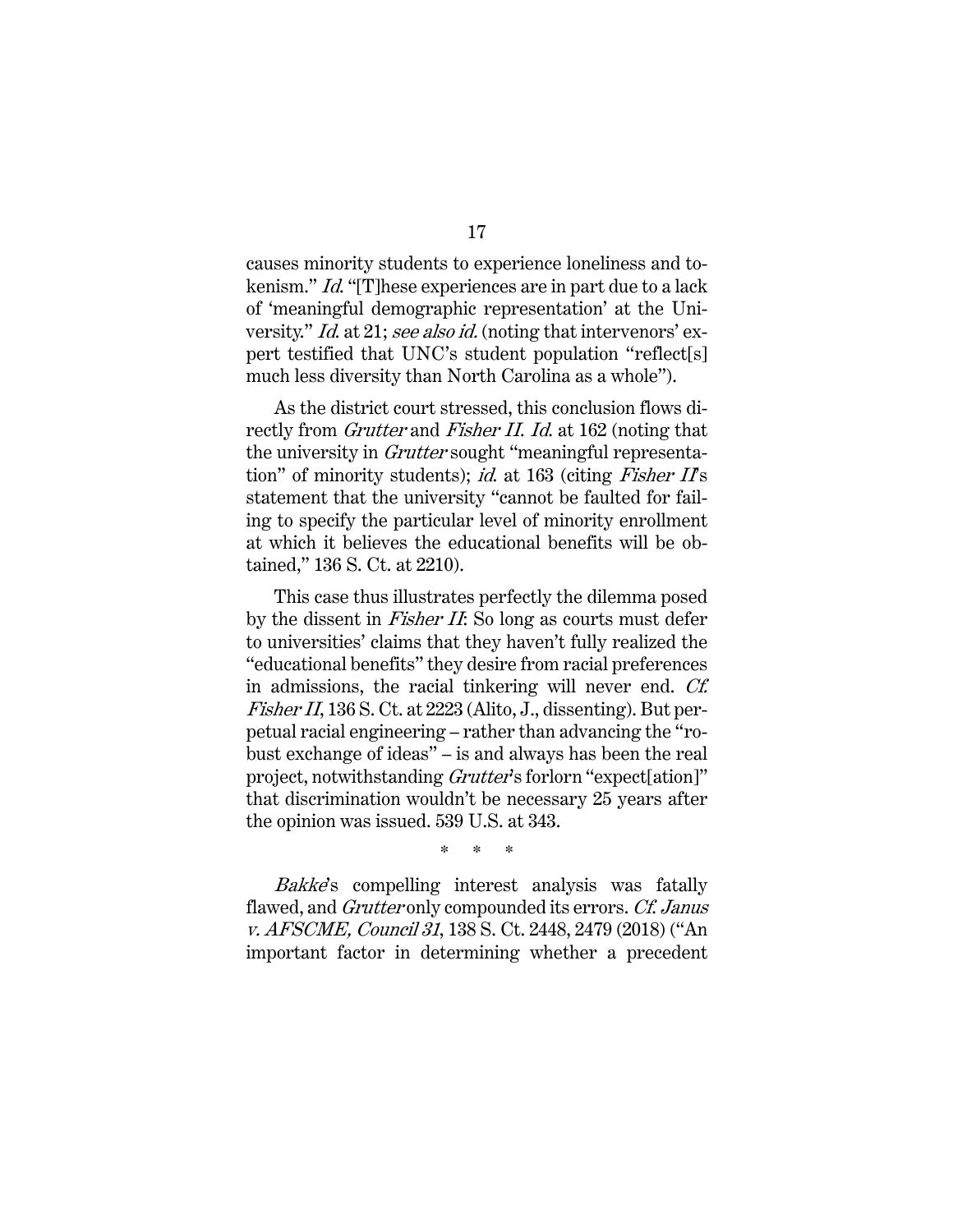should be overruled is the quality of its reasoning.") (citing multiple cases). The Court should overrule Grutter and confirm that the First Amendment provides no basis for racial discrimination by universities.

## II. In The Real World, Racial Preferences Have At Least Coincided With – If Not Contributed To – A Drastic Reduction In Free Speech On College Campuses.

More than 40 years of racial preferences have not led to the expansion of speech in universities that Justice Powell envisioned. To the contrary, the opposite has occurred. In Janus, the Court stressed that "factual and legal" developments since Abood v. Detroit Bd. Of Ed., 431 U.S. 209 (1977), had "eroded the decision's underpinnings and left it an outlier among [the Court's] First Amendment cases." *Janus*, 138 S. Ct. at 2482. The same goes for Bakke: its "unsupported empirical assumption" that racial preferences would promote the "robust exchange of ideas" – indeed, that it would stimulate so much speech that it provided a "compelling interest" to discriminate – has turned out to be quite wrong. *Cf. Janus*, 138 S. Ct. at 2483 (noting *Abood*'s "unsupported empirical assumption").

Freedom of speech on college campuses has been systematically declining in the years since Bakke. The same college administrations fighting for racial preferences allow suppression of student speech; in many cases their policies actively promote that suppression. Amicus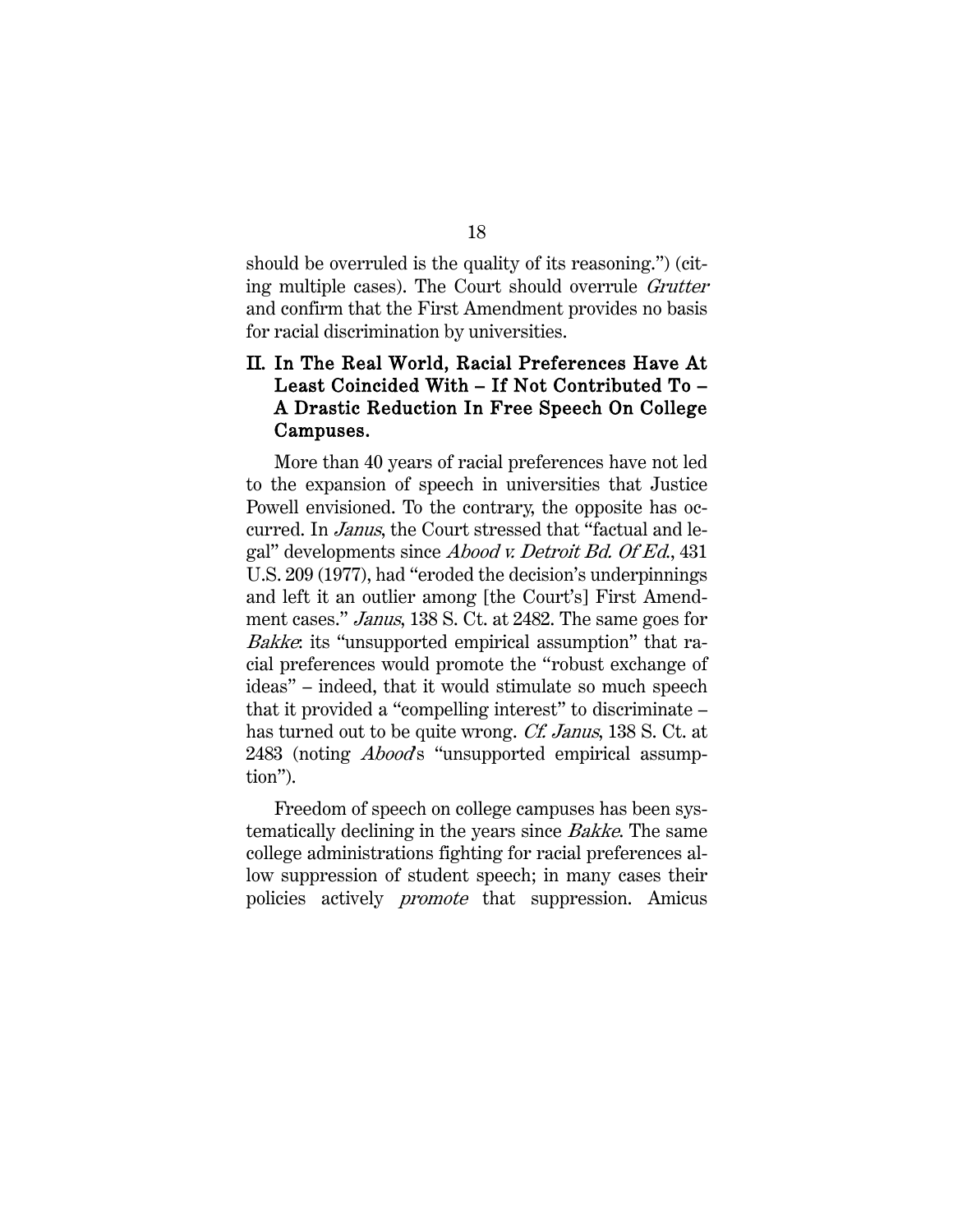Speech First exists to fight this abhorrent trend, and amicus SLF has observed this firsthand through its 1A Project.

### A. Far From Promoting A Robust Exchange Of Ideas, Universities Cultivate Campus Environments That Pressure Students To Conform To Governing Orthodoxy.

The *Grutter* majority wrote that universities have a "special niche in our constitutional tradition" in light of "the expansive freedoms of speech and thought associated with the university environment." 539 U.S. at 329. The reality is that America's college students have not been allowed to discuss race or other sensitive subjects candidly for many years. The overriding goal of the decades-long project to suppress speech is conformity of thought. While students may come from diverse backgrounds and have diverse colors of skin, diversity of thought is considered too dangerous to be allowed. See, e.g., Sacks & Thiel, The Diversity Myth, 163-91 (1995).

A 2019 Knight Foundation study found that 68% of college students "say their campus climate precludes students from expressing their true opinions because their classmates might find them offensive." See Knight Foundation, *College Students Support the First Amendment*, but Some Favor Diversity and Inclusion Over Protecting the Extremes of Free Speech (May 13, 2019), kng.ht/31Qsz8w. "Each year, college students, professors, and lecturers gather in classrooms across America . . . to examine the most pressing issues facing society, such as the state of race relations in America or the freedoms of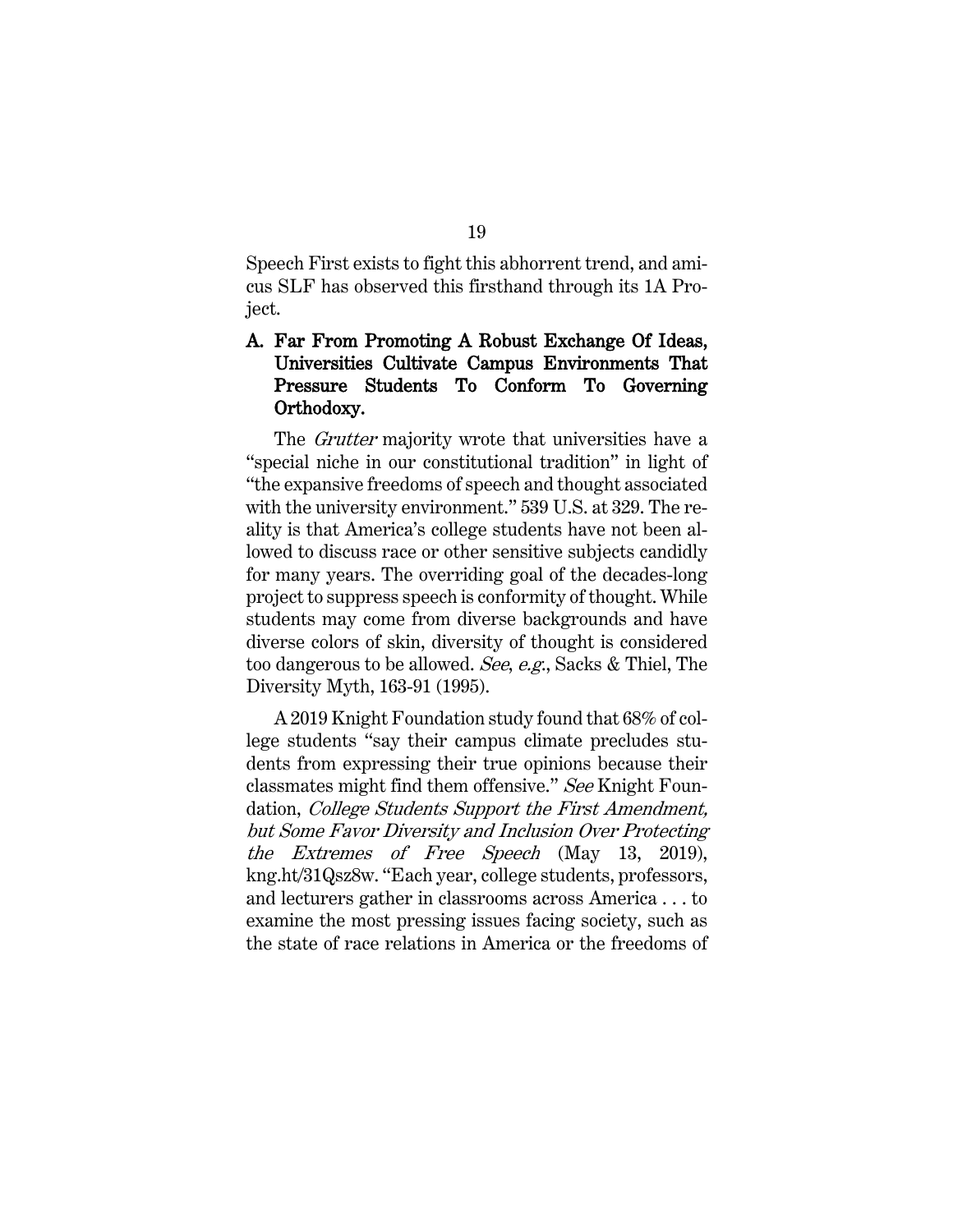religion and association. Yet free and open discussion of these issues is not always possible. Administrators and student governments routinely punish dissenting students ...." College Pulse, et al., 2020 College Free Speech Rankings: What's the Climate for Free Speech on America's College Campuses? 1, https://bit.ly/3m0H5ps.

A 2021 survey of more than 37,000 undergraduate students at 159 undergraduate schools revealed a number of "ominous" findings. College Pulse, et al., 2021 College Free Speech Rankings: What's the Climate for Free Speech on America's College Campuses? 1, 16, https://reports.collegepulse.com/college-free-speech-rankings-2021 ("College Pulse Rankings"). In particular:

• More than 80% of students "reported some amount of self-censorship" such that "they could not express their opinion on campus because of how students, a professor, or the administration would respond." College Pulse Rankings 10. More than 20% self-censored "very often" or "fairly often." Id.

• When it comes to students' tactics for responding to campus speakers with whom they disagree, a shocking 23% said that "using violence" was acceptable to some degree. Id. 21. "Shouting down" the offending speaker was considered acceptable to some degree by a remarkable 66% of respondents. Id.

• "Racial inequality" led all other topics as the most difficult subject to discuss on campus, with more than 50% of respondents reporting it was difficult to "to have an open and honest conversation" in this environment. Id. 12.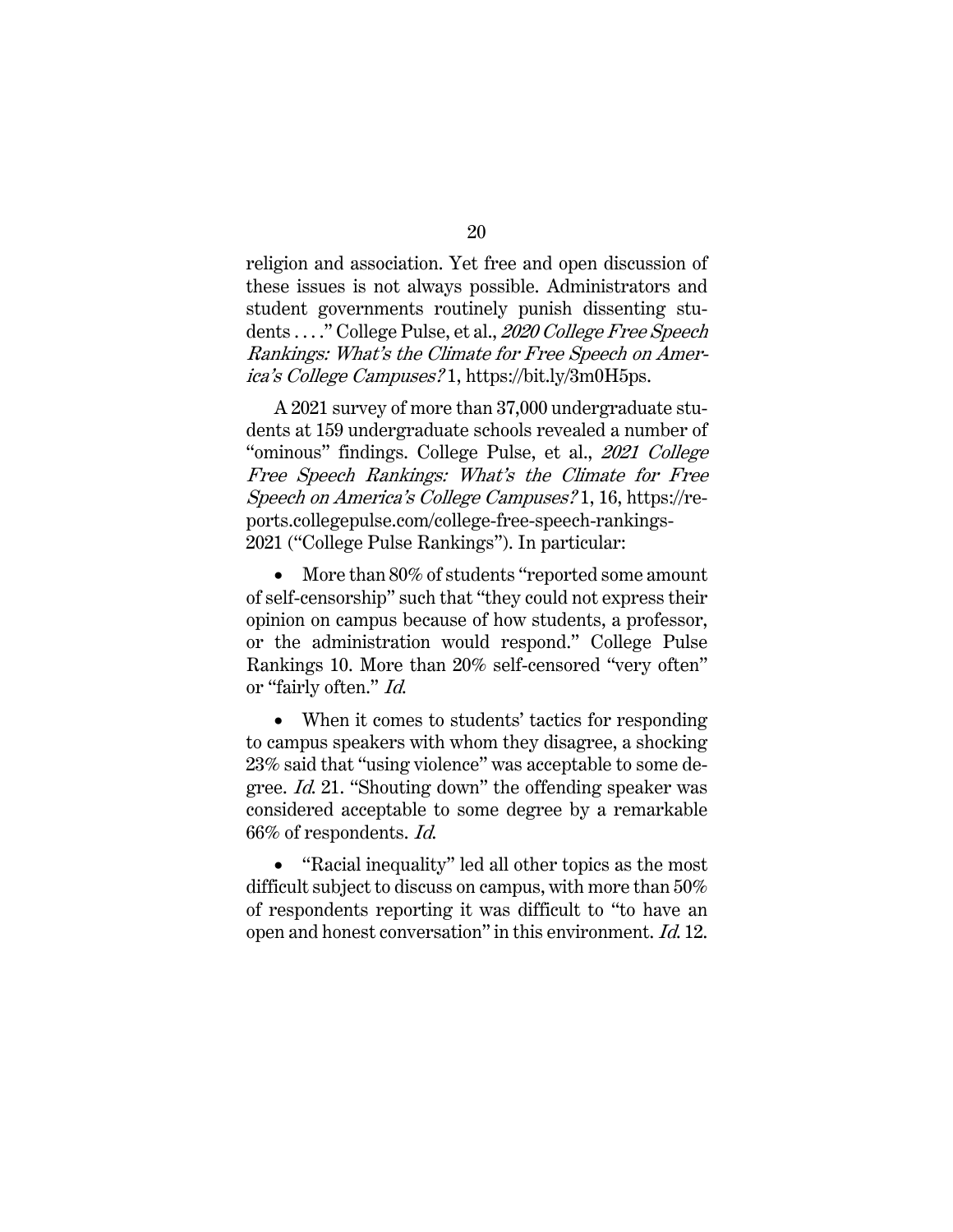Revealing the troubling extent to which students have internalized the connection between race and limits on free speech, another recent survey reveals that many students view "diversity" and free speech as conflicting goals: "Twenty-seven percent believe diversity and inclusion 'frequently' come into conflict with free speech rights. Forty-nine percent say such conflict happens 'occasionally.'" Knight Foundation, The First Amendment on Campus 2020 Report: College Students' Views of Free Expression 16, https://kng.ht/3slaigj. Reality does not fit the theory underlying *Bakke* and *Grutter*.

#### B. Many University Administrators Enforce Conformity Of Thought Through Formal Policies.

University administrators enforce the governing orthodoxy through various formal speech restrictions:

 Speech Codes. "Speech codes – university regulations prohibiting expression that would be constitutionally protected in society at large – gained popularity with college administrators in the 1980s and 1990s." Foundation for Individual Rights in Education (FIRE), Spotlight on Speech Codes 2019 10, bit.ly/2GAyfKJ. By adopting vague bans on "harassment" that cover protected speech, universities shield students from the robust exchange of ideas on the ostensible premise that some ideas make them too uncomfortable to hear. See, e.g., Sacks & Thiel at 167 (noting that the Stanford speech code's "real purpose was not to protect students from racial fights, but rather to seal the door, once and for all, on any disruptive voices").

While many speech codes have been struck down as unlawful, e.g., Doe v. Univ. of Michigan, 721 F. Supp. 852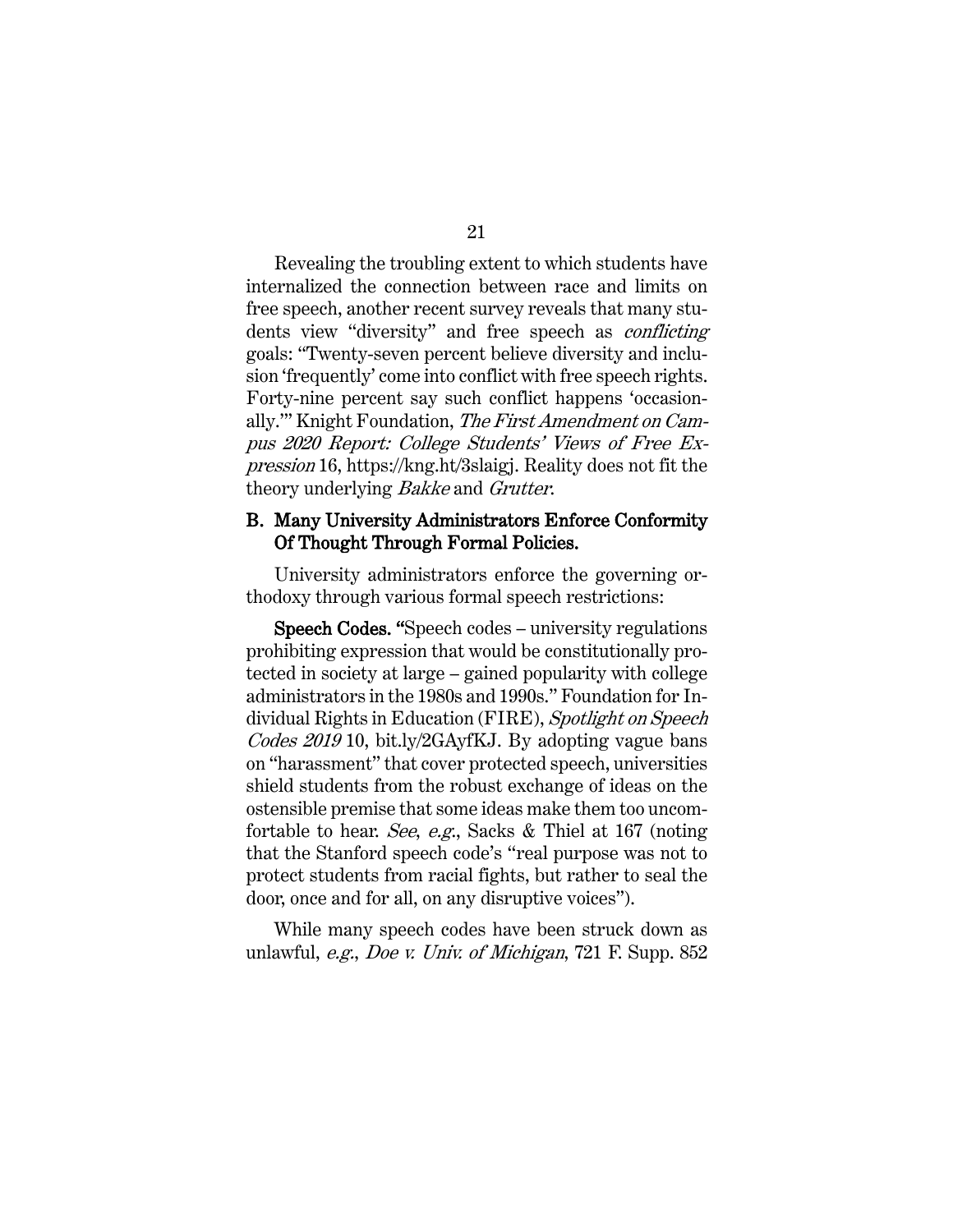(E.D. Mich. 1989); UWM Post, Inc. v. Bd. of Regents of Univ. of Wis. Sys., 774 F. Supp. 1163 (E.D. Wis. 1991); Bair v. Shippensburg Univ., 280 F. Supp. 2d 357 (M.D. Pa. 2003); Roberts v. Haragan, 346 F. Supp. 2d 853, 870–73 (N.D. Tex. 2004), universities persist.

Speech First recently sued the University of Texas at Austin over the university's speech codes. See Speech First, Inc., v. Fenves, 979 F.3d 319 (5th Cir. 2020). The university maintained multiple speech codes, including: (1) it broadly banned "verbal harassment" which extended to "offensive" speech, including "insults, epithets, ridicule, [and] personal attacks" "based on the victim's … personal characteristics, or group membership, including … ideology, political views, or political affiliation"; and (2) it maintained a residence hall manual that proscribed yet another version of "harassment," which it defined as including "racism, sexism, heterosexism, cissexism, ageism, ableism, and any other force that seeks to suppress another individual or group of individuals." 979 F.3d at 323, 324. These policies all encompassed protected speech and provided no clear guidance about how to comply, yet the University threatened to investigate and discipline students who violated them.

The university's policies chilled the speech of Speech First's student members, who "plan[ned] to engage the University community in debate encompassing a broad array of controversial political topics." Id. at 331-32. The Fifth Circuit concluded that, while the University "purport[ed] to invoke free speech, [its rules] qualify protected speech and fail to cabin the terms 'harassment,' 'intimidation,' 'rude[eness],' 'incivility,' and 'bias.' It is likely that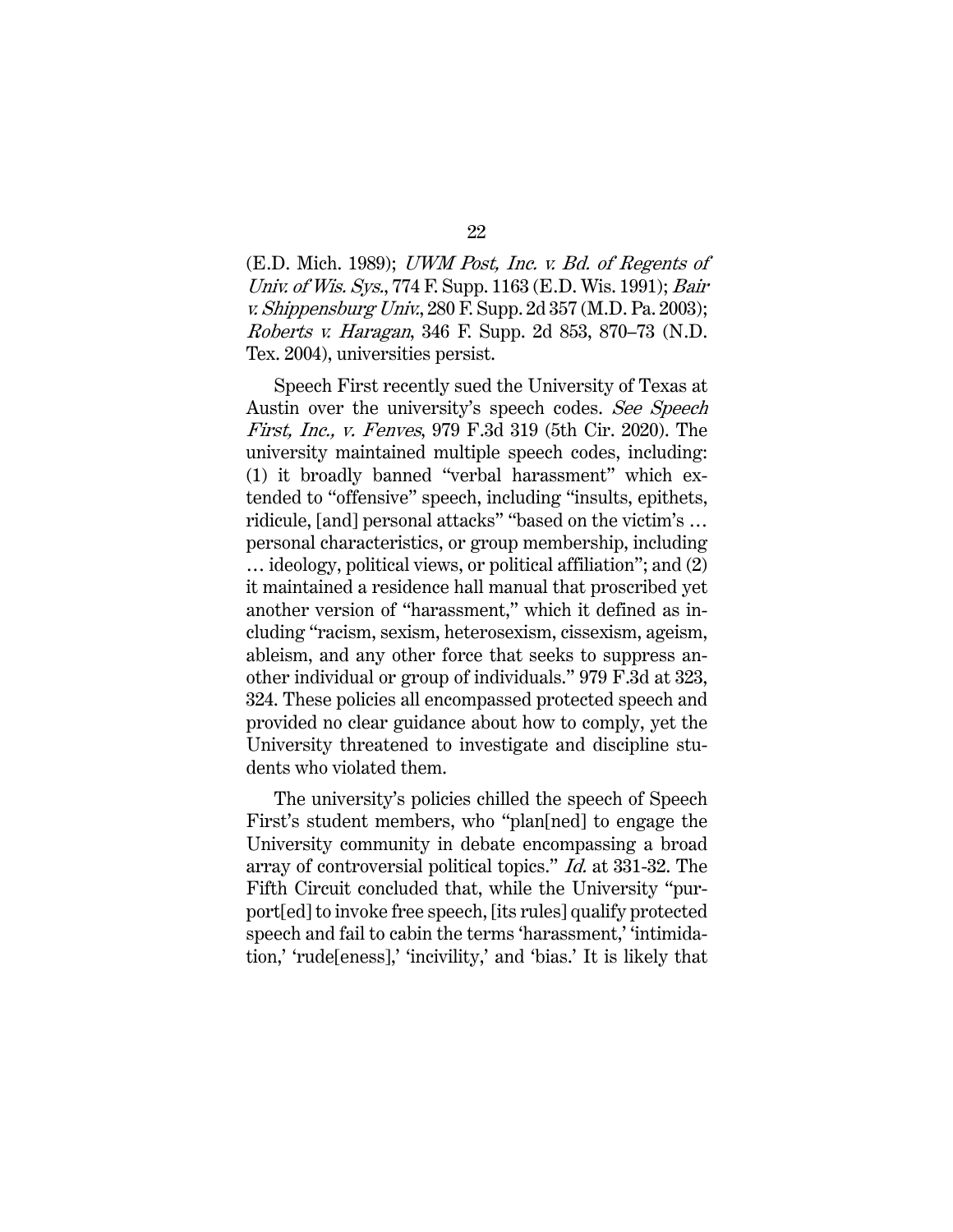the University's policies arguably proscribe speech of the sort that Speech First's members intend to make." Id. at 333, 334.

 Bias Response Teams. In more recent years, colleges and universities across the country have suppressed speech through the use of "bias response teams" charged with documenting, investigating, and punishing students who engage in "bias." Speech First has been on the forefront of challenging these programs through litigation, bringing six lawsuits in the last three years against the bias response teams used by the University of Michigan, University of Texas at Austin, University of Illinois at Urbana-Champaign, Iowa State University, University of Central Florida, and Virginia Tech.

Bias response teams typically claim that their goal is to foster "'a safe and inclusive environment' by providing 'advocacy and support to anyone on campus who has experienced, or been a witness of, an incident of bias or discrimination.'" Jeffrey Snyder & Amna Khalid, The Rise of "Bias Response Teams" on Campus, The New Republic (Mar. 30, 2016), bit.ly/1SaAiDB. But in reality, as one study found, these teams frequently lead to "a surveillance state on campus where students and faculty must guard their every utterance for fear of being reported to and investigated by the administration." FIRE, Bias Response Team Report 201728, bit.ly/2UPmibW (FIRE Report). Speech on issues of public policy, social issues, and politics dealing with, among other things, race, gender, immigration, and sexual orientation are often deemed "biased" and then reported to the bias response team. Id. at 15-19.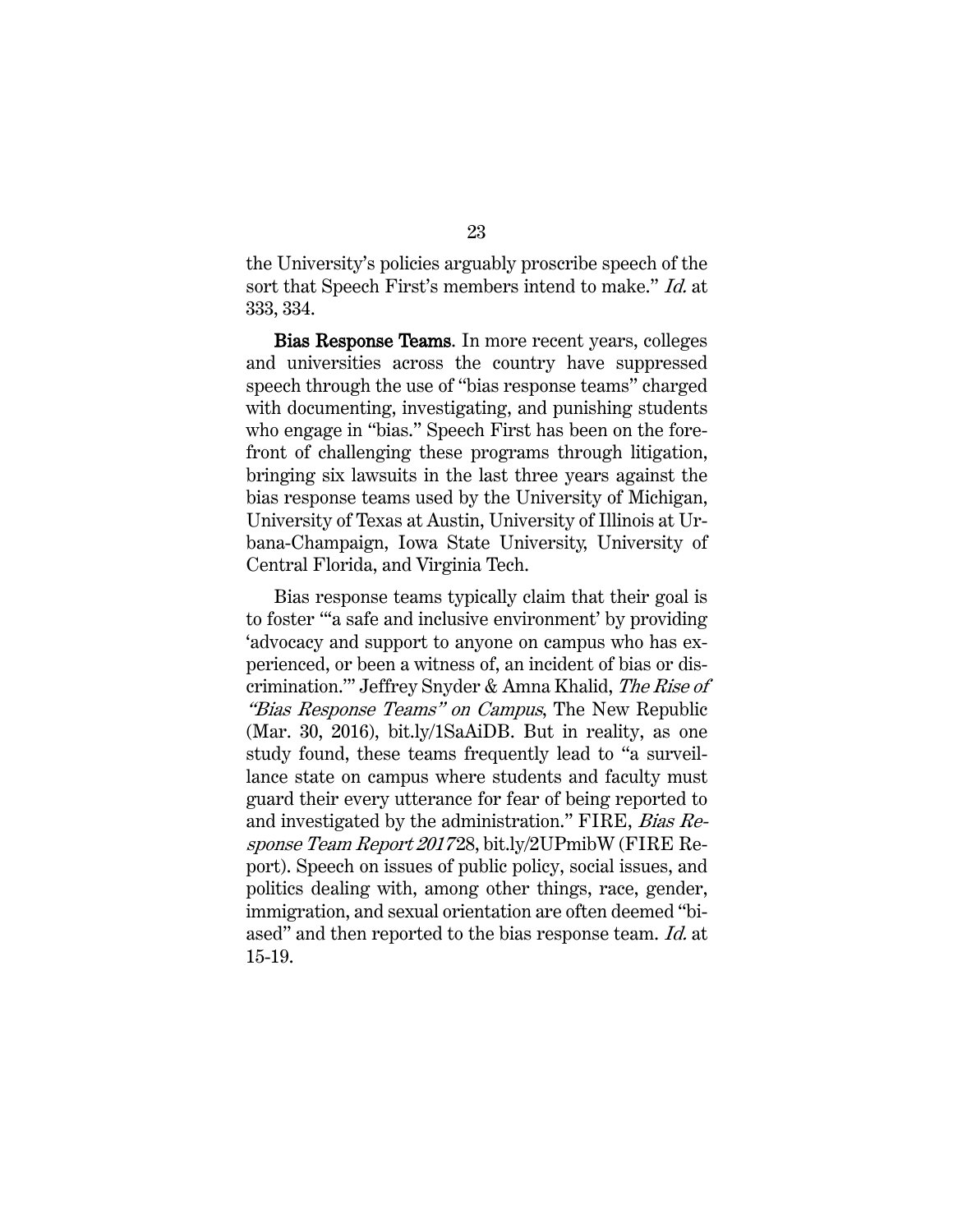Universities cast a wide net when defining "bias," with most borrowing categories like race, sex, sexual orientation, etc., from discrimination statutes. FIRE Report at 4. "Bias" is almost always in the eyes of the beholder. As one university's bias response team put it, "the most important indication of bias is your own feelings." Grace Kay, University Sued Over Constitutionality of Bias Response Team, Michigan Daily (May 8, 2018), bit.ly/2WCFE5i. See also Fenves, 979 F.3d at 325-26, 338.

Speech First sued the University of Michigan over its bias response team in 2016. Speech First, Inc. v. Schlissel, 939 F.3d 756 (6th Cir. 2019). The University's bias response team encouraged offended students to submit complaints of "bias" and "bias incidents" against their fellow students. *Id.* at 762. The bias response team would collect these complaints, investigate the "bias incidents," summon investigated students for meetings to discuss the complaints, and refer the alleged offenders to the University for punishment. *Id.* at 762, 765. The Sixth Circuit recognized that the bias response team's authority "objectively chill[s] speech." Id. at 764. After the Sixth Circuit decision, the University of Michigan entered into a settlement agreement with Speech First, abolishing its bias response team.

 Free Speech Zones. Some colleges impose severe restrictions on speech by corralling certain students into "free speech zones" – designated areas for expressive activity. See Foundation for Individual Rights in Education (FIRE), Free Speech Zones, https://www.thefire.org/issues/free-speech-zones/. In conjunction with these policies, campuses often limit expressive activity to certain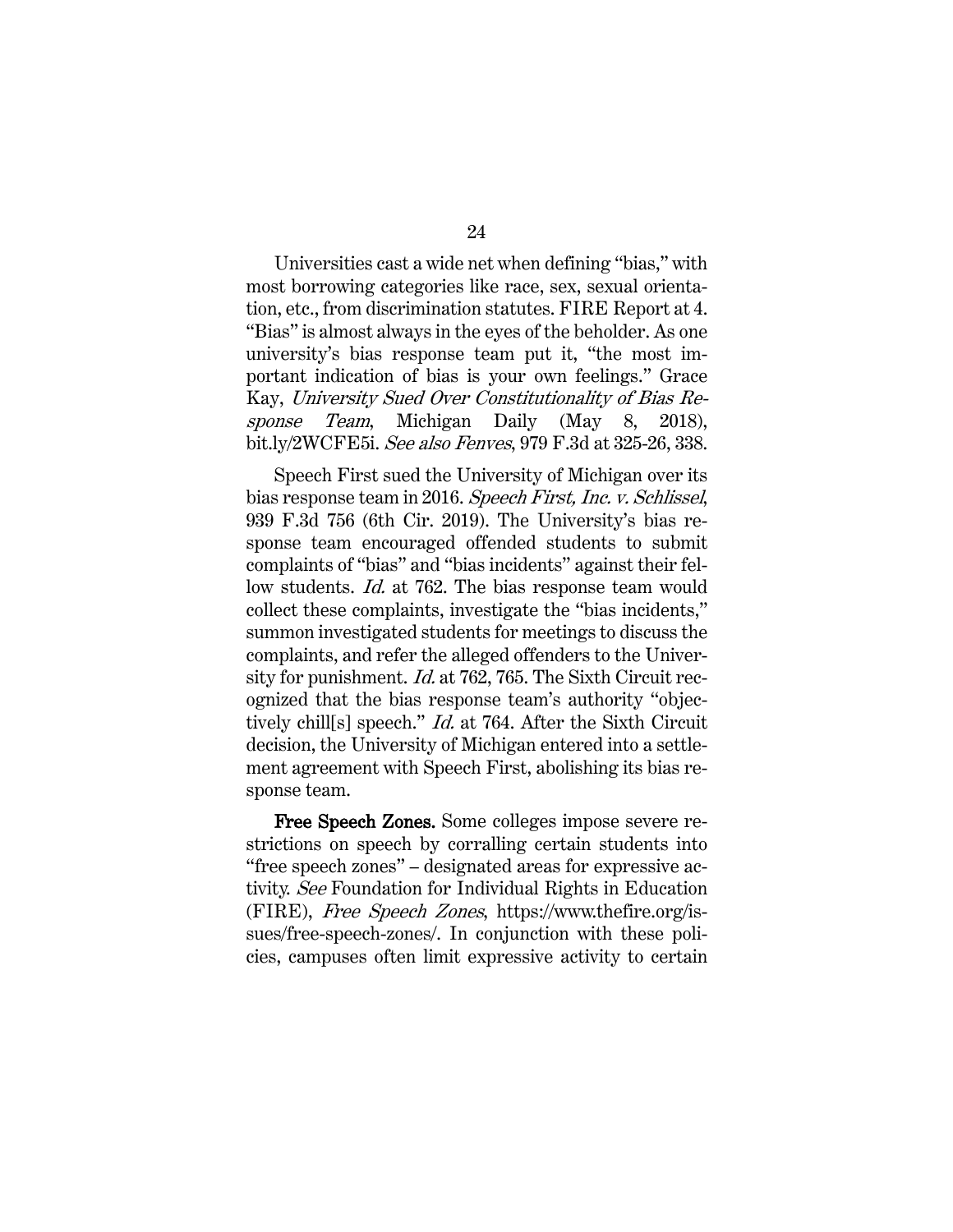times of the day and may require students to obtain a permit before exercising their First Amendment rights. See id.

The Court recently considered a case arising out of such a free speech zone, Uzuegbunam v. Preczewski, 141 S. Ct. 792 (2021); see also Univ. of Cincinnati Chapter of Young Ams. for Liberty v. Williams, No. 1:12-cv-155, 2012 WL 2160969 (S.D. Ohio June 12, 2012) (enjoining enforcement of unconstitutional "free speech zone" policy).

Fortunately, litigation may be inducing administrators to reduce these obnoxious "free speech zone" policies, and some states have restricted the practice. Foundation for Individual Rights in Education, Spotlight on Speech Codes 2020 23-24, https://bit.ly/2QCQk2m. Yet the fact that "free speech zones" could exist on any campus without universal condemnation by academics reflects a mindset completely at odds with *Grutter's* assumptions.